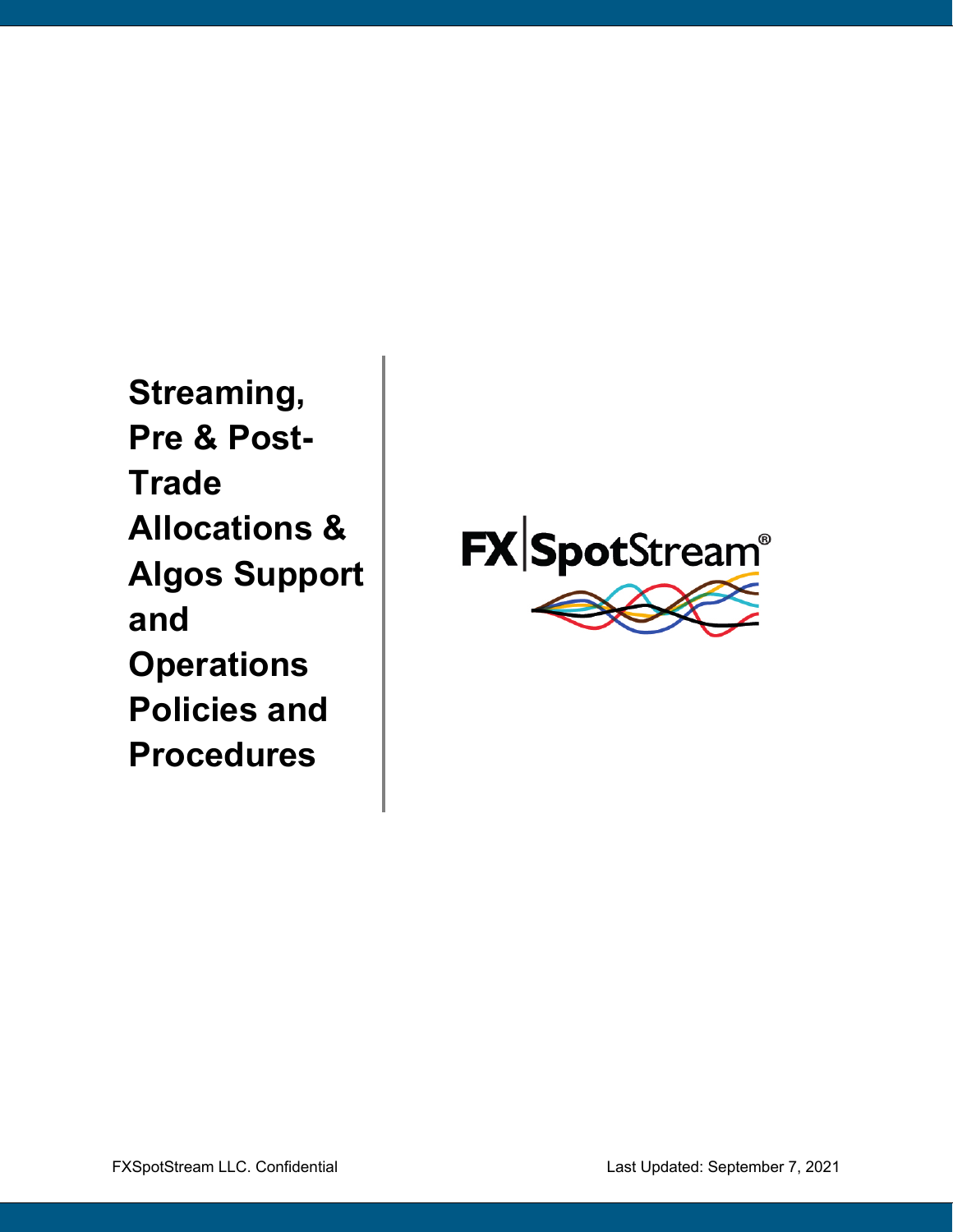# **FXSpotStream LLC Streaming Support and Operations Policies and Procedures**

#### **I. Introduction**

FXSpotStream LLC (the "Company" or "FSS") provides a multibank Spot FX, FX Forwards, Swaps, NDF, NDS, and Spot and Swaps Precious Metals price streaming service, including support for preand post-trade allocations and FX Algos (collectively, the "Service"). These Support and Operations Policies and Procedures (the "Operating Procedures") form a part of the legal agreement(s) entered into by and between the Company and its users, liquidity providers and vendors. In the event of any inconsistencies between these Operating Procedures and the legal agreement(s) the terms of the legal agreement(s) shall control.

#### **II. Support Hours and Contacts**

FSS provides a support help desk which is available from 7am Auckland on Monday until 5pm NYT on Friday.

The email address for FSS support is:

• [support@fxspotstream.com](mailto:support@fxspotstream.com)

The local support phone numbers for the FSS support desk are as follows:

- Tokyo : +81 3 6863 5370 / +81 3 4520 9264
- London : +44 (0) 20 3318 5020 / +44 (0) 20 3608 3081
- New York : +1 646 381 2035 / +1 646 616 7549

A local Tokyo support desk is also available for Japanese speaking clients. The Tokyo local support desk is staffed with individuals who are fluent in Japanese.

All support staff can be reached by using the above contact numbers.

Note that any ticket raised between the service closing Friday and opening on Sunday, unless an urgent production matter, will be reviewed on Sunday when the Service opens.

#### **III. Hours of Operation**

The FSS Service will be open commencing every Monday at 7am Auckland and will close on Friday at 5pm New York.

#### **IV. Daily LP Maintenance**

Please note, as stated above, the FSS Service does not have daily maintenance during the week. Each LP, however, has their own specific schedule for daily maintenance. Please see the below list for time frames on how long each LP goes down for daily maintenance at 5pm New York: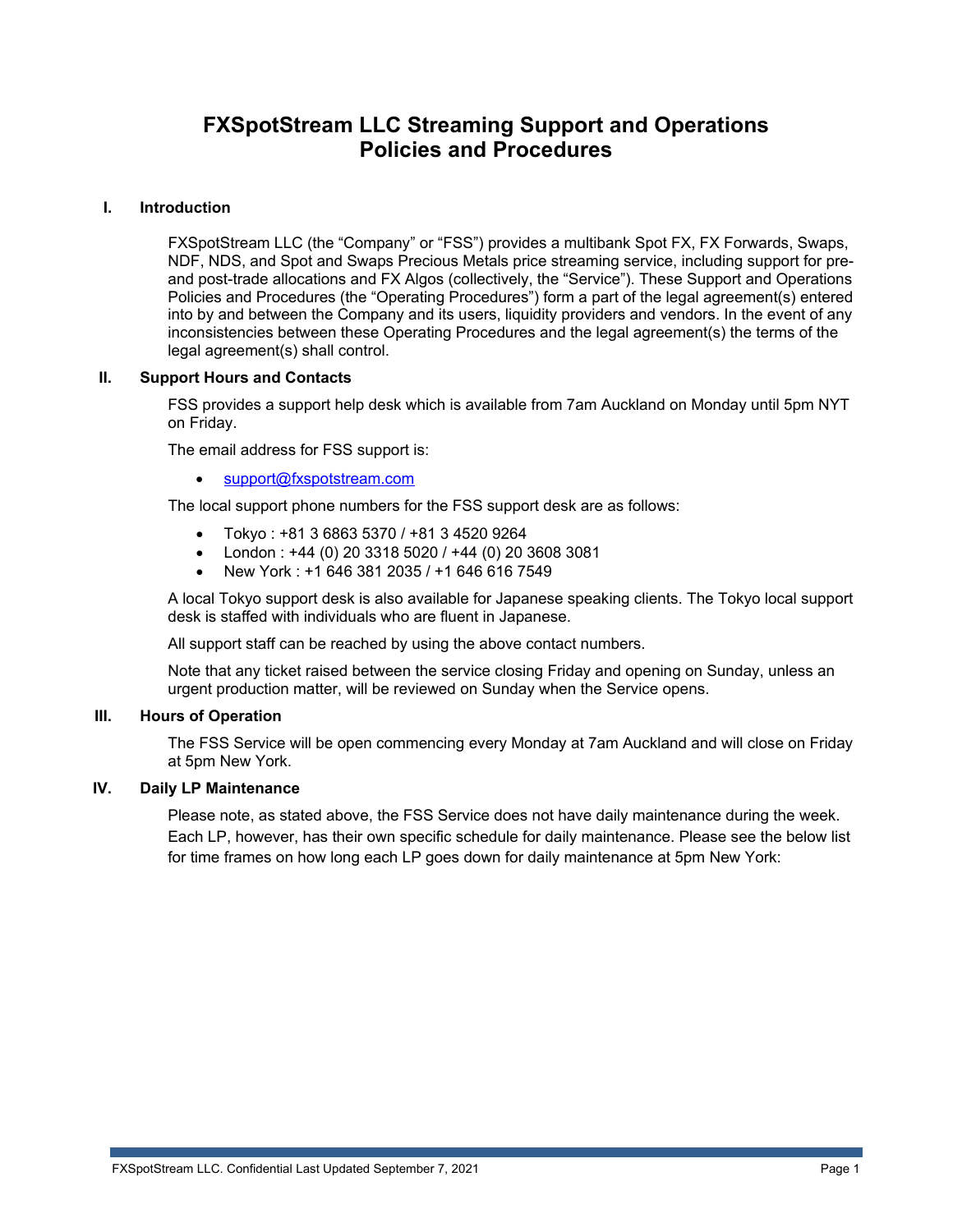| <b>Streaming Session Schedule</b>       |                |                                                              |                                                                   |  |  |  |
|-----------------------------------------|----------------|--------------------------------------------------------------|-------------------------------------------------------------------|--|--|--|
| <b>LP</b>                               | <b>Service</b> | Sunday/Monday                                                | <b>Daily</b>                                                      |  |  |  |
| <b>Bank of America</b><br>Merrill Lynch | Streaming      | Starts at 5:00PM New York                                    | Maintenance at 5PM-5:05PM NYT and<br>closed 5:00PM on Friday      |  |  |  |
| <b>Barclays</b>                         | Streaming      | Starts at 3:00PM New York                                    | Maintenance at 4:59pm-5:08pm NYT and<br>closed 5:00PM on Friday   |  |  |  |
| Bank of Tokyo-<br>Mitsubishi            | Streaming      | Starts at 5:30PM New York                                    | Maintenance at 5PM-5:20PM NYT and<br>closed 5:00PM on Friday      |  |  |  |
| <b>BNP Paribas</b>                      | Streaming      | Starts at 5:10PM New York                                    | Maintenance at 5PM-5:02PM NYT and<br>closed 5:00pm on Friday      |  |  |  |
| Citigroup                               | Streaming      | Starts at 3:00PM New York                                    | Maintenance at 5PM-5:02PM NYT and<br>closed 5:00PM on Friday      |  |  |  |
| Commerzbank                             | Streaming      | Starts at 5:05PM New York $\rightarrow$ 5PM NYT Friday       |                                                                   |  |  |  |
| <b>Credit Suisse</b>                    | Streaming      | Starts at 7:00AM Auckland $\rightarrow$ 4:55PM NYT on Friday |                                                                   |  |  |  |
| Goldman Sachs                           | Streaming      | Starts at 3:00PM New York                                    | Maintenance at 5:00PM - 5:02PM NYT and<br>closed 5:00PM on Friday |  |  |  |
| <b>HSBC</b>                             | Streaming      | Starts at 5:02PM New York                                    | Maintenance at 5PM-5:02PM and closed<br>5:00PM on Friday          |  |  |  |
| JP Morgan                               | Streaming      | Starts at 5:06AM Sydney                                      | Maintenance at 5PM-5:06PM NYT and<br>closed 05:00PM on Friday     |  |  |  |
| Morgan Stanley                          | Streaming      |                                                              | Starts at 3:00PM New York $\rightarrow$ 5PM NYT Friday            |  |  |  |
| Societe Generale                        | Streaming      | Starts at 6:00PM New York                                    | Maintenance at 5pm-5:05pm NYT and<br>closed at 5:00 PM on Friday* |  |  |  |
| <b>Standard Chartered</b><br>Bank       | Streaming      | Starts at 5:05PM New York                                    | Maintenance at 5PM-5:05PM NYT and<br>closed 5:00 PM on Friday     |  |  |  |
| <b>State Street</b>                     | Streaming      | Starts at 6:30AM Hong<br>Kong                                | Maintenance at 5:00-5:30PM NYT and<br>closed 5:00PM on Friday     |  |  |  |
| <b>UBS</b>                              | Streaming      | Starts at 5:00AM Sydney $\rightarrow$ 5PM NYT Friday         |                                                                   |  |  |  |

**\*Swaps pricing suspended between 5pm and 7pm NYT**

## **V. Service Maintenance**

The Company shall use reasonable efforts to operate and maintain the Service during the hours of operation and promptly notify users and liquidity providers of any difficulties experienced by users and/or liquidity providers with respect to their access to or use of the Service. The Company in its sole discretion shall determine the need for and conduct any maintenance of the Service. To the extent practicable the Company shall notify users and liquidity providers in advance of any maintenance required of the Service. The Company does not have a standing maintenance window during the hours of operation.

## **VI. Client Connectivity**

Clients have multiple options to connect the Service:

- Xconnect: Available in Equinix Datacenters, clients can choose between 1g or 10g Xconnects and are able to use Single Mode Fiber (SMF) or Multi-Mode Fiber (MMF)
- Extranet: Clients can establish a connection via TNS or BT Radianz
- VPN Clients can connect using a secured tunnel via the internet. VPN connections with Microsoft Server devices are not supported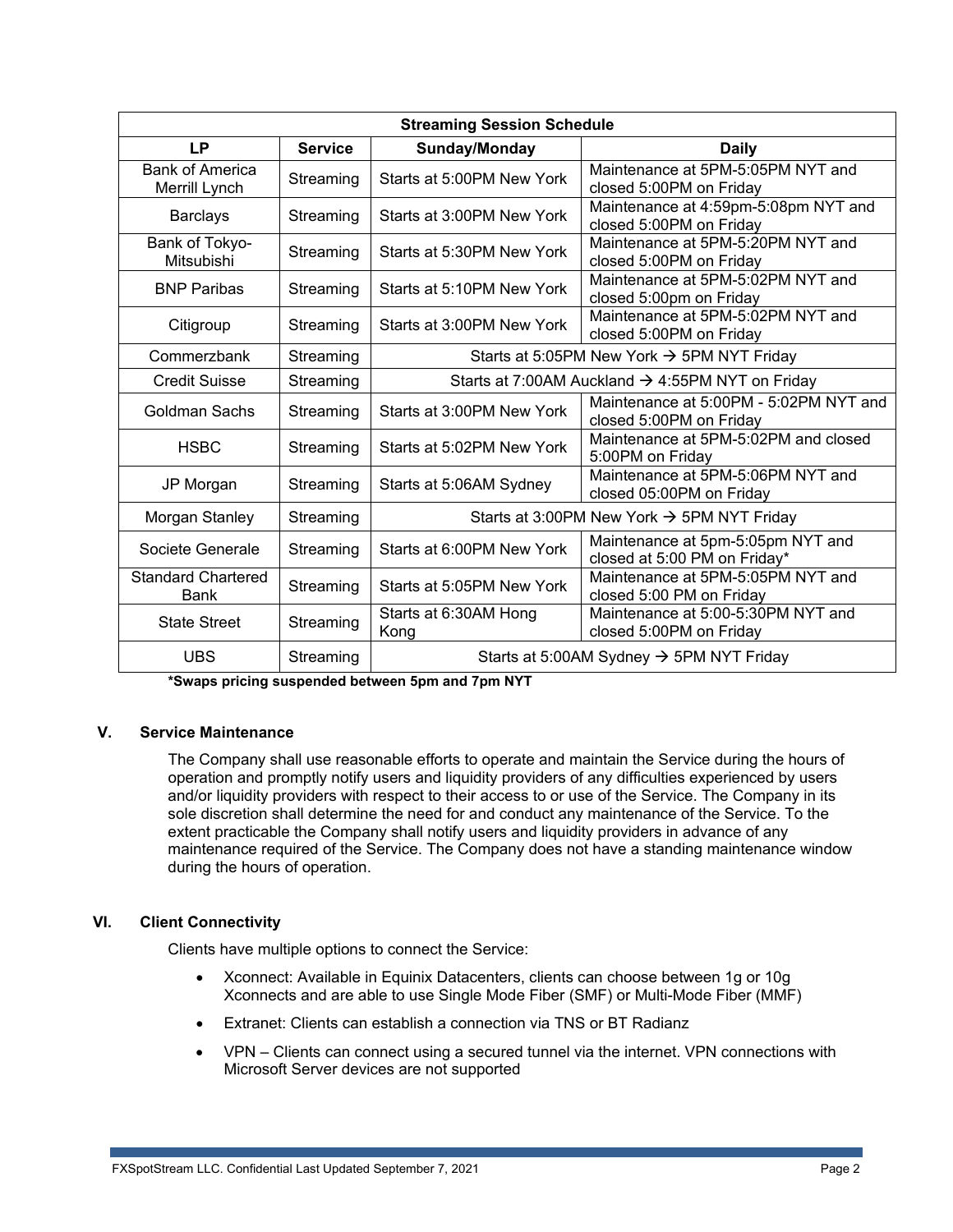• Public Internet (NY2 Only) – Connections over Public Internet must be secured using SSL/TLS version 1.2 or better. SSL v1 and v2 are not supported. Clients can use a selfsigned certificate and FSS does not have a restriction on key length

For client connections FSS can only accept public IPs. If needed, FSS can allocate a private IP to the client for non-Public Internet connections.

Application Level Whitelisting: Note that on top of any network related access rules the FSS trading application will only allow client applications to logon from a client provided list of source IP addresses. This includes the FSS GUI. Clients must provide the public IP address or range of IP addresses that the FSS trading system will see their connection originating from (the source IP address) and will reject any logon requests from IP addresses that are not in the address whitelist associated with the client.

#### **VII. Disaster Recovery**

FXSpotStream offers clients the ability for its clients to connect to multiple co-los for the purposes of disaster recover. During the client onboarding process, clients using FIX will have the option of creating a secondary connection to a separate colocation from their primary connection which will remain active once the client goes live. In the event a co-locenter is lost, clients using FIX connections will have the ability to move their primary connection to this secondary connection to maintain business continuality. The secondary connection, however, should not be used for sending orders and receiving market data except in the event of a DR event. The client will be responsible for maintaining the secondary connection.

The DR procedure is depicted below:



Additionally, in the event that FSS email becomes unavailable, the entire business and support team can be reached by emailing: *clientservices@liquiditymatchllc.com* 

#### **VIII. FIX Session Sequence Number Reset Window**

FIX implementation supports sequence number processing which is used to ensure message delivery and is used for message recovery purposes. FSS will reset this sequence number to zero once per week at the end of the weekly hours of operation (e.g., after 5pm New York Friday).

#### **IX. User Profile**

The FSS Service provides a mechanism for a liquidity provider ("LP") to approve and configure a user to send orders and receive market data with the liquidity provider. During the configuration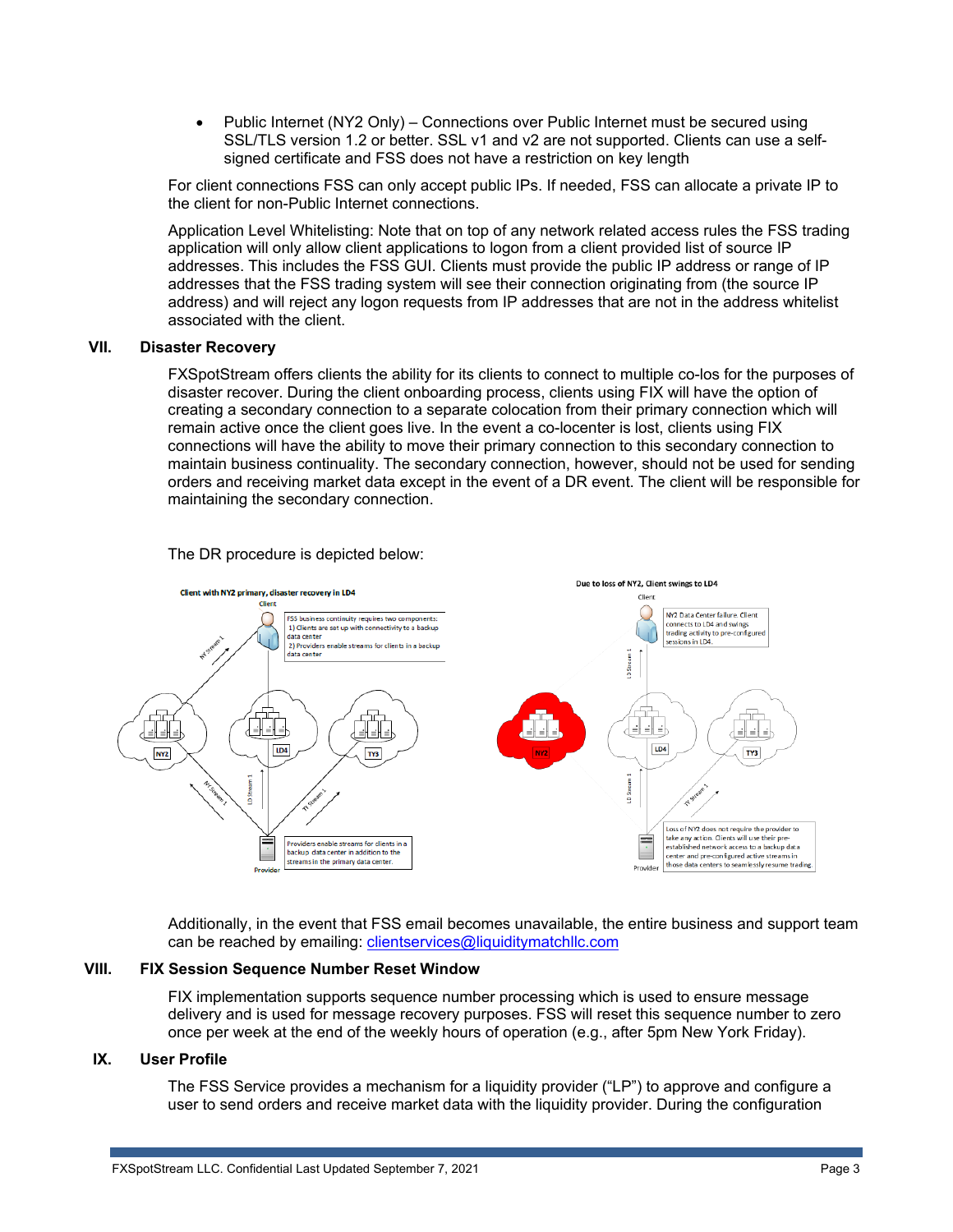phase, the liquidity provider sets up an appropriate profile for each user which determines the eligible currency or precious metal pairs, execution sizes, aggregation rules and price streams associated with the user. FSS does not set up the user profile and assumes no responsibility for any errors in the configuration of the profile by the liquidity provider.

## **X. Streaming Order Types**

FXSpotStream supports fill-or-kill, IOC/Partials, VWAP, Limit and "slippage", orders.

- Fill-or-kill orders allows for an order to be filled in its entirety or not at all
- IOC/Partial orders allow for a partial and immediate fill of less than the entire quoted notional amount
- VWAP allows a client to aggress on multiple quotes by only sending 1 order message to the bank, with a VWAP calculated price
- Limit Orders allow a client to set a limit on the order which will be filled when an LP's quote meets that limit or better. FSS supports both aggressive and passive limit orders. For aggressive Limit Orders both FOK and IOC orders are allowed, however, typically when using aggressive Limit Orders, Clients using IOC orders receive better fill rates
- Slippage allows a client to set a worse price acceptable to the client to be filled at by the bank if the original price on the quote is not available. When adding slippage on the price originally quoted, the client is informing the bank(s) that it is authorizing the bank to fill the order at a worse price as specified by the client versus having the bank reject the order. Before sending an order with slippage, clients should speak directly to the bank to understand and agree on how orders with slippage are handled by the bank. FSS is not involved in any way in the determination of the price at which an order is filled by the bank

|                |              | <b>Limit ORDERS</b> |               |
|----------------|--------------|---------------------|---------------|
|                |              | <b>DMA</b>          |               |
| LP's           | <b>LIMIT</b> | (LMT)               | <b>MARKET</b> |
| <b>BAML</b>    | Yes          |                     | Yes           |
| <b>BARX</b>    | Yes.         |                     | Yes           |
| <b>BNP</b>     | Yes          |                     | Yes           |
| <b>CITI</b>    | Yes          |                     | Yes           |
| <b>COBA</b>    | Yes          |                     | Yes           |
| C <sub>S</sub> | Yes          |                     | Yes           |
| <b>GS</b>      | Yes.         |                     | Yes           |
| <b>HSBC</b>    | Yes.         |                     | Yes           |
| <b>JPMC</b>    | Yes.         | Yes                 | Yes           |
| <b>MS</b>      | Yes          |                     | Yes           |
| <b>MUFG</b>    | Yes.         |                     | Yes           |
| <b>SCB</b>     | Yes          |                     | Yes           |
| <b>SGSP</b>    | Yes.         |                     | Yes           |
| <b>STS</b>     | Yes          |                     | Yes           |
| <b>UBS</b>     | Yes          |                     | Yes           |

Please find below the order types supported by each LP:

| <b>Limit ORDERS</b> |              |            |               |             | <b>ORDER TYPES</b> |            |          |             |
|---------------------|--------------|------------|---------------|-------------|--------------------|------------|----------|-------------|
|                     |              | <b>DMA</b> |               |             |                    |            |          |             |
| LP's                | <b>LIMIT</b> | (LMT)      | <b>MARKET</b> | LP's        | <b>FOK</b>         | <b>IOC</b> | Slippage | <b>VWAP</b> |
| <b>BAML</b>         | Yes          |            | Yes           | <b>BAML</b> | Yes                |            | Yes      |             |
| <b>BARX</b>         | Yes          |            | Yes           | <b>BARX</b> | Yes                |            |          |             |
| <b>BNP</b>          | Yes          |            | Yes           | <b>BNP</b>  | Yes                |            |          | Yes         |
| <b>CITI</b>         | Yes          |            | Yes           | <b>CITI</b> | Yes                |            |          | Yes         |
| COBA                | Yes          |            | Yes           | <b>COBA</b> | Yes                |            |          | Yes         |
| <b>CS</b>           | Yes          |            | Yes           | CS          | Yes                |            |          | Yes         |
| <b>GS</b>           | Yes          |            | Yes           | GS          | Yes                |            |          |             |
| <b>HSBC</b>         | Yes          |            | Yes           | <b>HSBC</b> | Yes                |            | Yes      | Yes         |
| <b>JPMC</b>         | Yes          | Yes        | Yes           | <b>JPMC</b> | Yes                |            |          | Yes         |
| <b>MS</b>           | Yes          |            | Yes           | ΜS          | Yes                | Yes        | Yes      | Yes         |
| MUFG                | Yes          |            | Yes           | <b>MUFG</b> | Yes                |            |          |             |
| <b>SCB</b>          | Yes          |            | Yes           | <b>SCB</b>  | Yes                |            |          |             |
| SGSP                | Yes          |            | Yes           | <b>SGSP</b> | Yes                |            |          |             |
| <b>STS</b>          | Yes          |            | Yes           | <b>STS</b>  | Yes                | Yes        |          | Yes         |
| <b>UBS</b>          | Yes          |            | Yes           | <b>UBS</b>  | Yes                | Yes        |          | Yes         |

## **XI. Streaming Aggregation Rules**

Users interact bilaterally with one or more liquidity providers based on one of two aggregation rules configured by the liquidity provider:

- Option 1 Best bid/ask for full
- Option 2 Fully disclosed, depth of book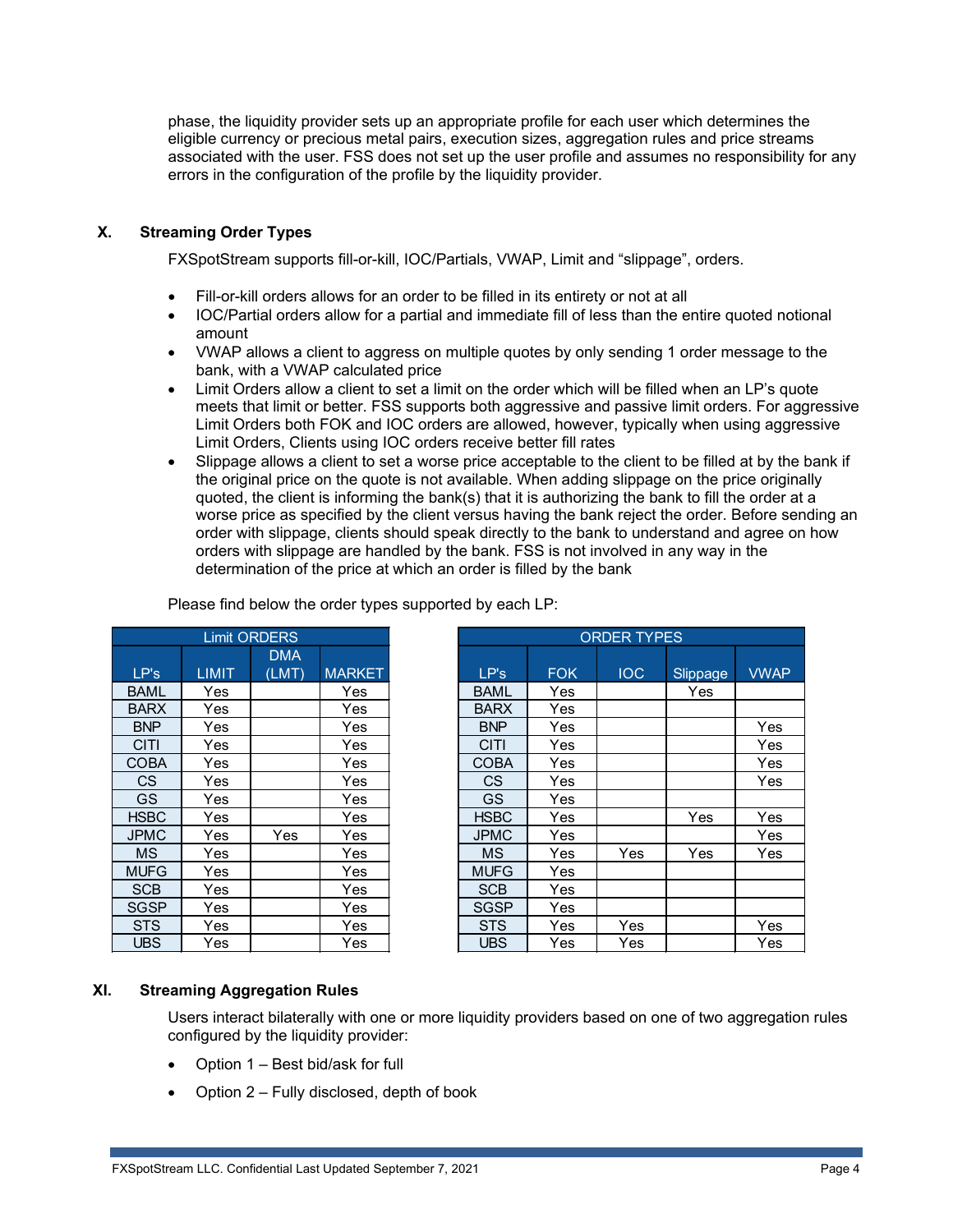## **XII. Forwards/Swaps RFS Rules**

All content and rules in this document apply to Forward/ Swap RFS unless explicitly mentioned. In addition, below are specific rules concerning the RFS service:

- Quote Request:
	- o Following a quote request, the LP will start streaming prices for such quote request and absent any action the quote request will be cancelled after 2 minutes. This applies to NDF/NDS as well
	- $\circ$  If an order is placed, the same timeout rules apply as detailed in section XIV below
	- Once an order is placed with a specific LP, streams from all other LPs on the same RFS will be cancelled immediately
- A mid-price will only be sent to a client if it is provided by the LP
- UTI:
	- If a client provides a UTI on the order, FSS will pass this value on to the LP
	- In the event that a UTI is not provided, FSS will generate its own UTI to send to the LP. The LP, however, will be able to reject the FSS generated UTI and generate its own UTI to share with the client and FSS

## **XIII. NDF/NDS**

NDF (non-deliverable forwards) and NDS (non-deliverable swaps) are available for all of our streaming liquidity options (eg. Passthrough, Full Amount, Limit Orders, etc.), as well as RFS and in our GUI. Outside of the additional fields required for NDFs (e.g., fixing date), the underlying functionality of the liquidity options remain unchanged.

FSS does not take a position on or assume responsibility for fixing source information expected, requested or required by the LP or the client. The client should always discuss in advance of sending an order to a given LP and agree with the LP what the 'default' fixing source to be used will be. Agreeing on the fixing source in advance will ensure agreement on the terms of the transaction and will also avoid any issues in the downstream booking process. For those LPs that do support dynamic selection of fixing sources for workflow supported on FSS, please refer to the ROE for details on how to select the reference desired. In all events, FSS merely transmits prices and orders between the parties and any trade/booking questions or issues should take place directly between the client and LP. FXSpotStream assumes no responsibility for the fixing source or any errors or disagreements between the client and LP related to the fixing source.

## **XIV. Streaming Orders and Algo Timeout Notifications**

## • **STREAMING ORDERS**

FSS shall use reasonable efforts to monitor pending streaming orders from a client to a liquidity provider and send notifications as applicable. If an order placed by a client has not been acknowledged by a liquidity provider within 1 second, the Service **WILL CANCEL THE ORDER** and generate a cancel on the execution report to the client, with a reason "Order Timeout". This will prompt an email notification to be sent to both the liquidity provider and the client to notify them of the time out and subsequent cancelation of the order.

If following the order time out, the liquidity provider sends to FSS an order cancellation or reject in the execution report, FSS will suppress this message from being sent to the client to prevent duplication.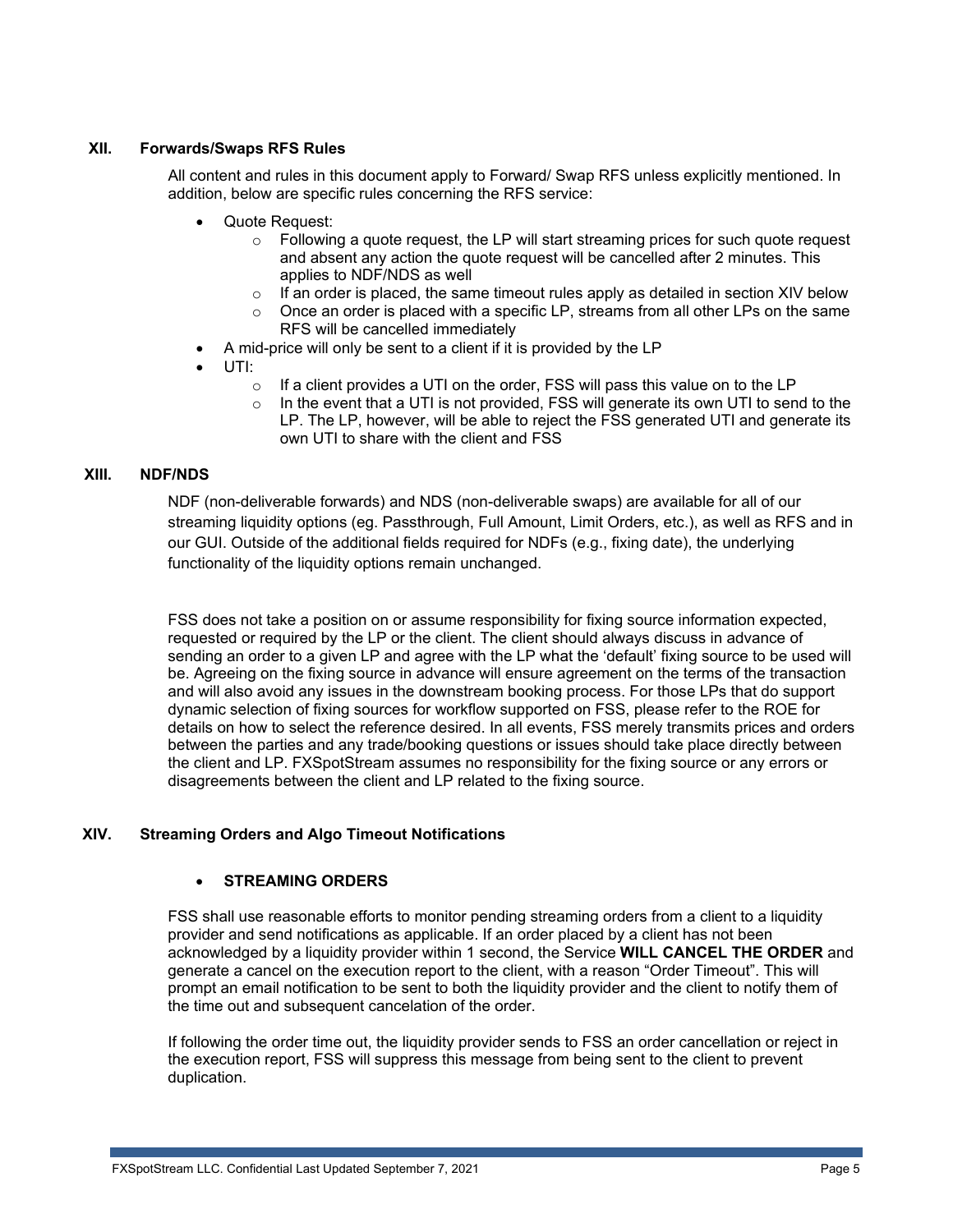To the extent that following the 1 second order time out the liquidity provider sends FSS an order filled execution report, FSS will perform two actions:

- Suppress the execution report from being sent to the client (as the client knows the deal as a timed out order that has been cancelled)
- Send an email notification to the liquidity provider and client to inform the liquidity provider that a fill execution report was received for a timed out order that the client knows as cancelled

In the above scenarios we also recommend the LP to monitor any STP/post-trade feeds to ensure there are no issues or discrepancies.

**Irrespective of cancellations or notifications generated by the Service, the liquidity provider and client acknowledge and agree that any streaming order transmitted by the Service from the client will be deemed cancelled if not acknowledged by the liquidity provider in 1 second whether or not FSS sends or does not a send a cancelation due to a technical or other reason. Further, the liquidity provider and client acknowledge that an order once cancelled will be deemed cancelled even if the liquidity provider subsequently attempts to fill the previously cancelled order or act in accordance with a prior request.**

In addition to the order timeout conditions (detailed above), FSS will issue an email notification in the event that a liquidity provider sends FSS an execution report that results in one of the following conditions or contains an unsupported execution type:

- Order over-fill
- Order under-fill
- Unexpected execution type (i.e., other than a fill, reject or cancel)

Again, upon this email notification it is the responsibility of the client and bank to immediately contact each other to address the order/trade in question. Details of the order/trade will be included in the body of the email generated by FSS.

## • **ALGO ORDERS**

FSS shall use reasonable efforts to monitor pending Algo orders and requests (e.g., Algo order amendments) from a client to a liquidity provider and send notifications as applicable. If an Algo order placed or request made by a client has not been acknowledged by a liquidity provider within 5 seconds, the Service will generate an email to the client and liquidity provider notifying the parties that an order placed or request made has not been acknowledged. The Service **WILL NOT, HOWEVER, CANCEL THE ORDER AND/OR REQUEST that is in an unknown state or has not been acknowledged.** The purpose of the email is to notify the parties that the status of an order and/or request is unknown and the parties should immediately communicate directly to address the status of the order and/or request.

In all cases, should the Service not generate an email at the time expected by the client informing the client that the status of the order and/or request is unknown, it is at all times the responsibility of the client in the first instance to contact the liquidity provider to inquire about the status of an order and/or request when the client believes the order and/or request should have been acknowledged but an acknowledgment has not been received by the client.

**Irrespective of cancellations or notifications generated by the Service, the liquidity provider and client acknowledge and agree that the status of an Algo order is always as known and notified by the liquidity provider.**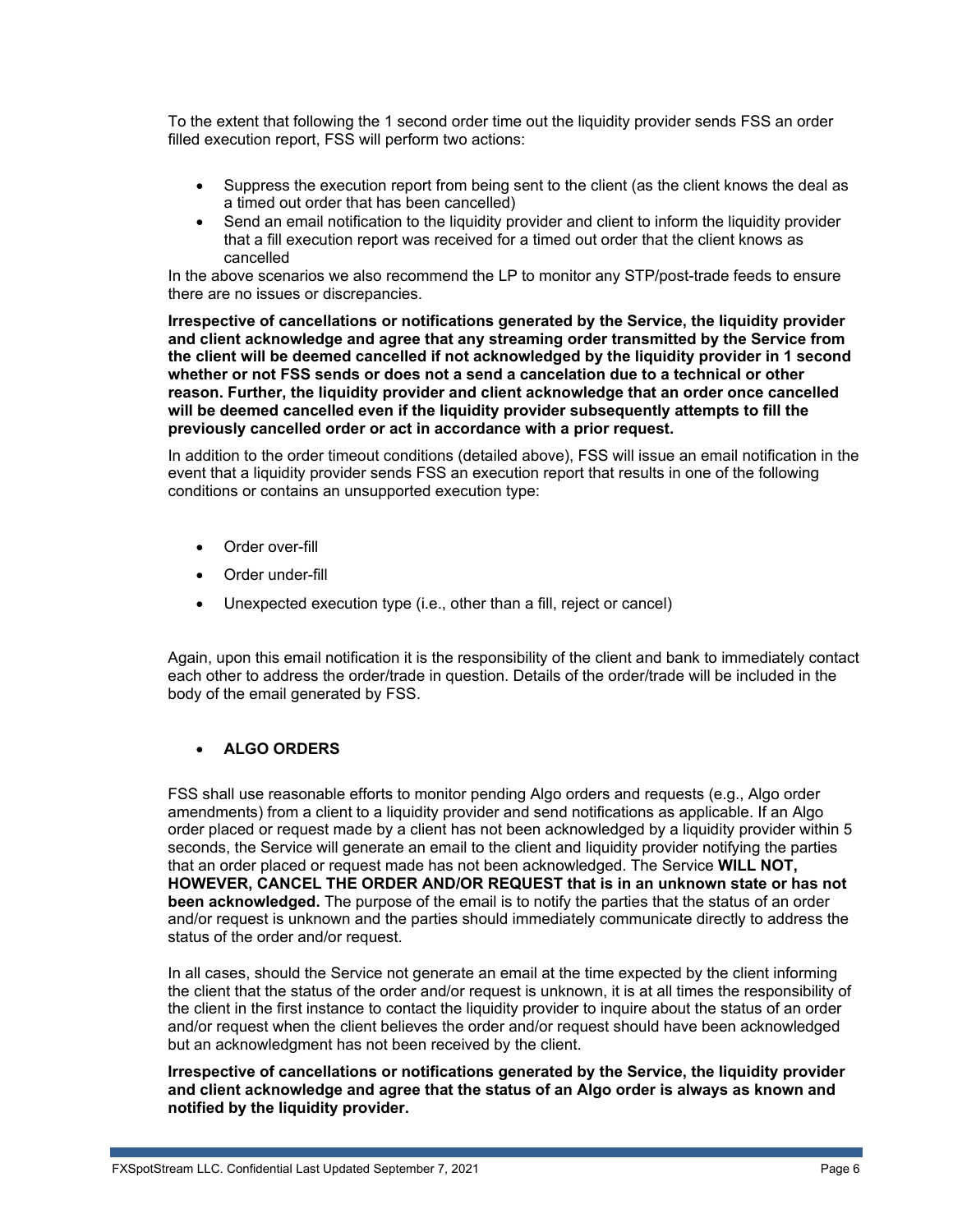**In the case of streaming and Algo orders, it is the responsibility of the client and liquidity provider in the first instance to, at all times, independently monitor all orders and/or requests transmitted through the Service and to monitor the status of such orders and/or requests. If the client and liquidity provider disagree with any action taken by FSS, it is the responsibility of the client and liquidity provider to immediately contact each other to address the status of the order and/or request and to notify FSS regarding any mutually agreed changes to the status of the order and/or request.** 

**FSS does not take a view on whether an order and/or request should be accepted, cancelled, or rejected and is not and will at no time be a party to any transaction between the client and liquidity provider. FSS shall use reasonable efforts to address order and Algo request timeouts in accordance with the above stated protocol.**

**Clients and liquidity providers who use the Service agree to abide by FSS' stated policy and protocols.**

## **XV. Order Management**

The user is responsible for managing all orders sent via FSS irrespective of the order type, including when accessing FX Algos of the liquidity providers. All orders are active and may be acted on by the applicable liquidity provider until they are executed or cancelled. If the user's connection terminates or disconnects with active orders still pending, the user is still responsible for honoring the orders placed via FSS should they be executed on by the liquidity provider.

If an event occurs in which the user is unable to manage orders placed via FSS because of technical or other issues and the user would like those orders to be cancelled or removed, it is the responsibility of the user to contact the liquidity provider or FSS, as applicable, regarding the problem and the associated pending orders.

FSS has functionality to cancel any limit orders resting on FSS on a disconnection, but the user remains responsible for all orders, irrespective of the order type, placed on the Service unless and until such orders are actually cancelled by the Service or by the user.

#### **Order Handling Options**

The FSS API provides users options to specify how their orders are handled via the order session in various scenarios. Once an order is acknowledged by a liquidity provider, it is managed by that liquidity provider and the current state of any open order is controlled by the liquidity provider. Users will specify their order handling options using Tag 18 (Execlnst)

#### **ExecInst Options For Streaming Orders (Not Applicable to Algos)**

- 18=n (Keep orders open and active) If a client sends 18=n on their order session and then subsequently gets disconnected or logs off, FSS will not take any action against the client's order; The state of the client's orders will be unchanged.
- 18=o (Cancel on connection loss) If a client sends 18=o on their order session and then subsequently gets disconnected or logs off, FSS will cancel any GTC, GTD or Day Limit orders still resting in the FSS Limit book

#### **ExecInst Options For Algo Orders**

• Tag 18 = n (Keep orders open and active) – Because the orders are managed by the algo suite providers, when a client disconnects or logs off FSS will take no action against orders where 18=n and in this scenario the state of a client's orders will be unchanged.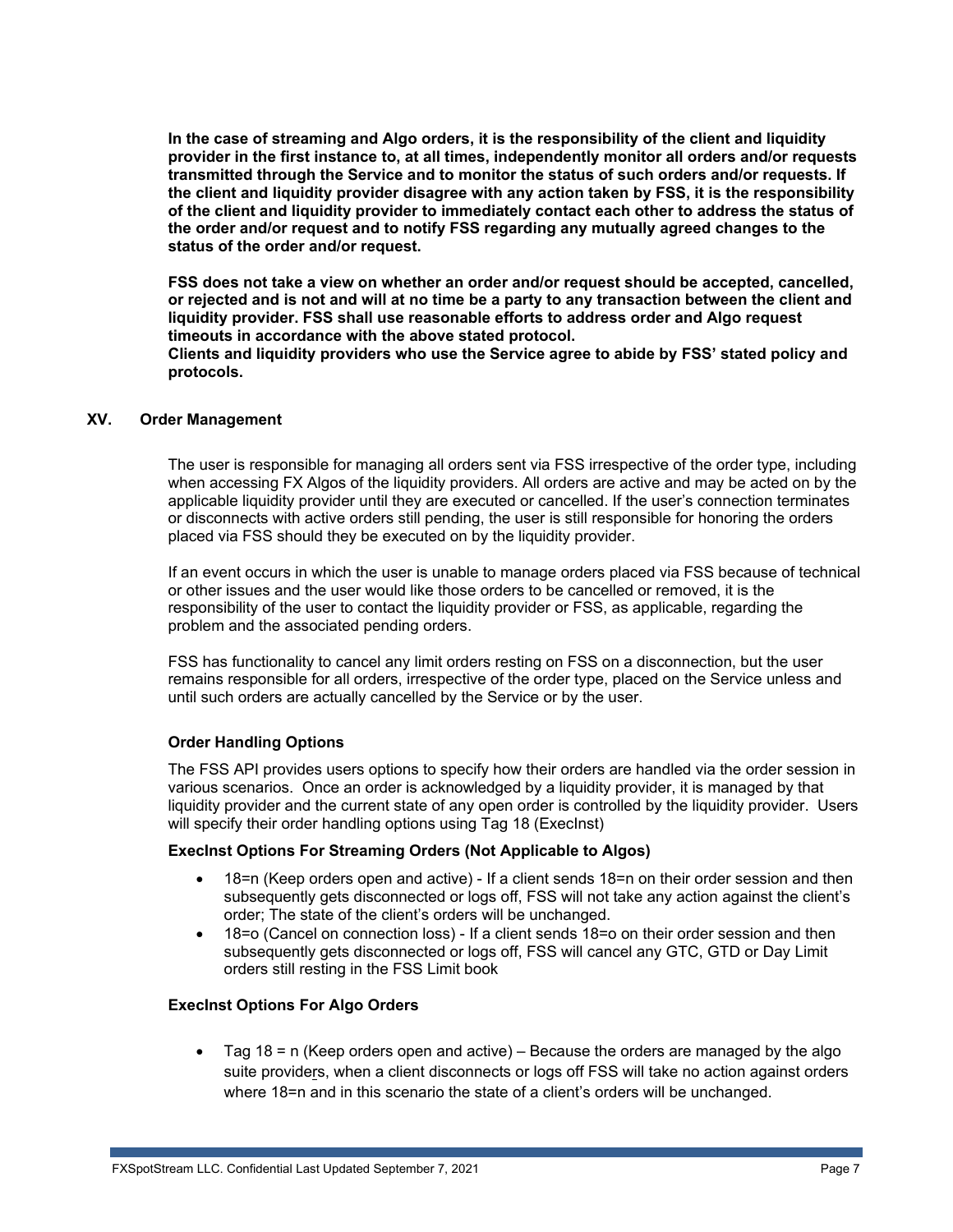• Tag 18 =  $\circ$  (Cancel on connection loss) - Because the orders are managed by the algo suite providers, when a client disconnects or logs off, FSS will send an order cancel request to the algo suite provider where 18=o unless the order is in an unknown state (Pending, Pending Replace, Pending Cancel) in which case the order cancel request will **NOT** be sent by FSS to the algo suite provider. In the event that a cancel request is not sent by FSS to the algo suite provider because an order is in an unknown state, the client should immediately contact FSS and the algo suite provider.

#### **Amending Algo Orders**

In the event a client wishes to amend a prior order, the "Order Cancel Replace Request" (35=G) **MUST** include **ALL** the fields and parameters from the current order, including both the amended values and those that have not changed. If parameters from the original order are not provided on the "Cancel Replace Request," the parameters might default to values at the bank as specified in the FSS addendum. FSS assumes no responsibility for any parameters that default to a value as a result of the parameter not being included in the client's amended request.

The "Order Cancel Replace Request" (35=G) message is intended to be used to change the parameters of a client's existing open order. This message is **NOT** to be used to cancel the remaining quantity of an outstanding order (to cancel the remaining quantity of an outstanding order, a client should use the "**Order Cancel Request***"* (35=F).

## **XVI. Order Validations (Only Applicable to Streaming Orders)**

#### • **Stale Orders:**

If an order sent by the client is received by the service significantly later, FSS will mark the order as stale and reject the order. The Transact Time tag (#60) on the New Order Single is checked against the time when FSS receives the order. If the difference is more than 60 seconds, the order is rejected with an appropriate reason sent back to the client.

The check is based on the assumption that the client is using a UTC (GMT) Time Stamp in the Transact Time tag (#60) as specified in our ROE. If that is not the case, the client should change the time in this tag to be expressed in UTC to prevent the orders from being rejected.

#### • **Max Orders during a certain time:**

The FSS service enforces a limit of max number of orders allowed during a certain amount of time. This number will be configurable. When the circuit breaker kicks in, the system will reject all incoming client's orders and disconnect the client's order session.

FSS Support will manually notify the client when this happens and check with them if the problem has been fixed. Once the problem is resolved, Support will manually mount the session and enable orders to be sent, once the client has reconnected.

The limit will be set to a max of 500 orders in 5 secs.

#### **XVII. Liquidity Provider/Algo Provider and User Contact Details**

During the course of the onboarding process FSS will request and gather contact details of the user and liquidity provider. FSS will use the contact details to generate email communications and to otherwise contact the user and liquidity provider. Communications include, but are not limited to, status changes during the on boarding process, order submission timeout notifications and other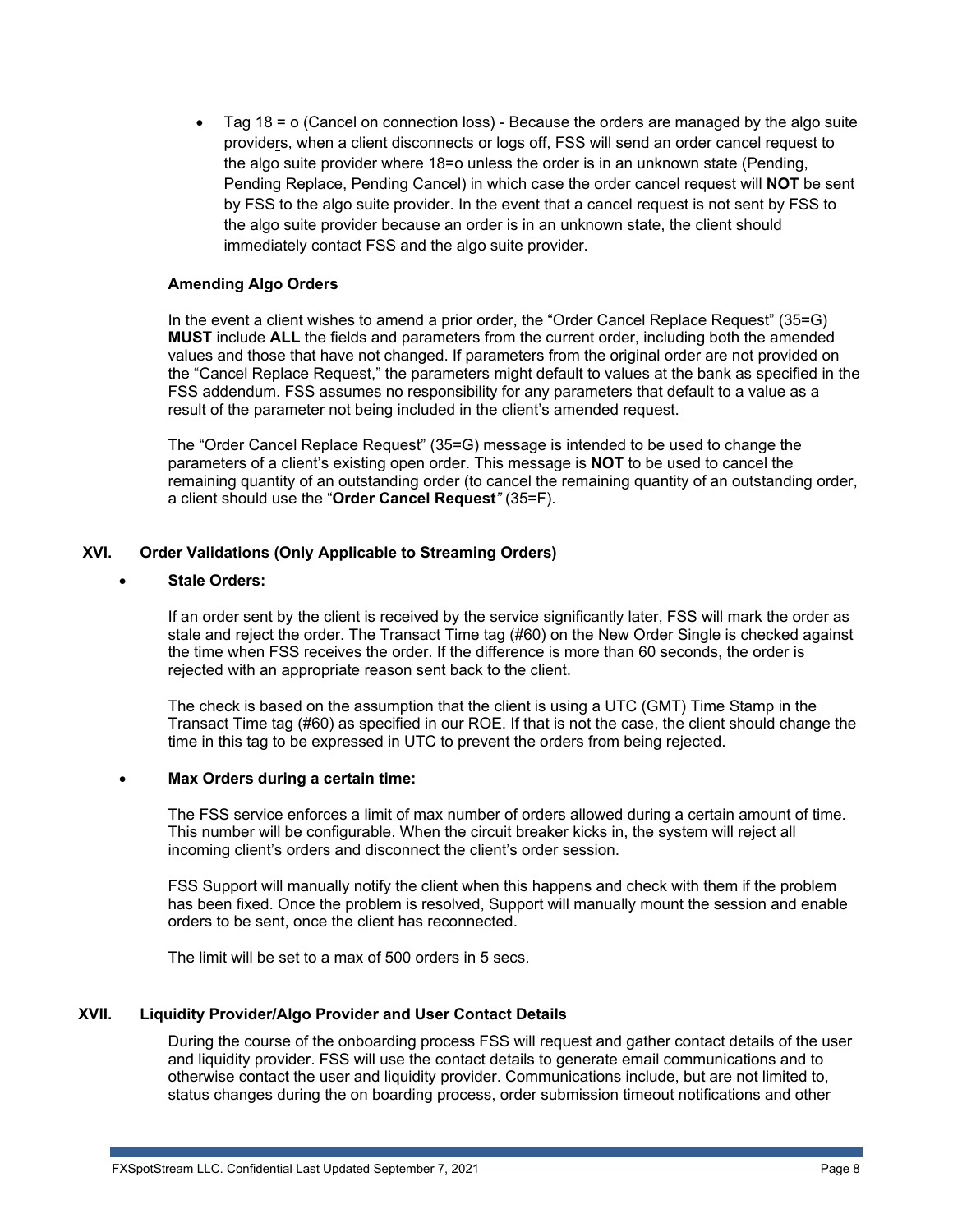important communications related to the Service. The user and liquidity provider must ensure that the contact details provided are accurate and promptly notify FSS of any changes to the contact details provided.

Schedule A to these Operating Procedures contains the current support telephone and email contacts of the FSS liquidity providers ("Liquidity Provider Contacts"). Users should ensure that they maintain their own current list of contact emails and telephone numbers supplied to the user by each liquidity provider.

## **XVIII. Slow Consumer Detection (Only Applicable to Streaming Orders)**

For the protection of our clients and the overall FSS environment, FSS monitors a client's ability to consume and process market data snapshots sent by the Service to the client. The monitoring is performed at the "socket" level where a client connects to the FSS network. If a client is slow to process market data snapshots being transmitted by FSS to the client, FSS will disconnect the client from the FSS network. The disconnection will occur when the Service cannot push data over the socket for a period of 4 seconds.

Once FSS disconnects a client from the Service, the client is able to reconnect the session immediately and resubscribe.

The slow consumer monitoring occurs at the session level. Thus, only a session that is subject to the slow consumer detection will be impacted. If a client has multiple sessions and only one of those sessions is detected as a slow consumer, only THAT session is disconnected.

### **XIX. LP Product Support**

Below are the streaming products supported by each Liquidity Provider over FSS. Please note these are subject to change based on changes made by the Liquidity Providers.

The Service will accept limit orders on Fridays up until 16:59:00 NYT. Any orders received after this time will be rejected by the Service.

| <b>FORWARDS</b>  |                |                |  |  |  |  |
|------------------|----------------|----------------|--|--|--|--|
| LP's             | <b>FWD ESP</b> | <b>FWD RFS</b> |  |  |  |  |
| BAML             | Yes            | Yes            |  |  |  |  |
| <b>BARX</b>      | Yes            | Yes            |  |  |  |  |
| <b>BNP</b>       | Yes            | Yes            |  |  |  |  |
| <b>CITI</b>      | Yes            | Yes            |  |  |  |  |
| <b>COBA</b>      | <b>No</b>      | Yes            |  |  |  |  |
| CS               | Yes            | Yes            |  |  |  |  |
| GS               | Yes            | Yes            |  |  |  |  |
| HSBC             | Yes            | Yes            |  |  |  |  |
| <b>JPM</b>       | Yes            | Yes            |  |  |  |  |
| MS               | Yes            | Yes            |  |  |  |  |
| <b>MUFG</b>      | No             | No             |  |  |  |  |
| SCB <sup>*</sup> | Yes            | Yes            |  |  |  |  |
| SGSP             | Yes            | Yes            |  |  |  |  |
| <b>STS</b>       | Yes            | Yes            |  |  |  |  |
| UBS              | Yes            | Yes            |  |  |  |  |

|                  | <b>FORWARDS</b> |                |             | <b>PRECIOUS METALS</b> |               |
|------------------|-----------------|----------------|-------------|------------------------|---------------|
| LP's             | <b>FWD ESP</b>  | <b>FWD RFS</b> | LP's        | <b>ESP</b>             | <b>RFS</b>    |
| <b>BAML</b>      | Yes             | Yes            | <b>BAML</b> | <b>No</b>              | <b>No</b>     |
| <b>BARX</b>      | Yes             | Yes            | <b>BARX</b> | No.                    | No.           |
| <b>BNP</b>       | Yes             | Yes            | <b>BNP</b>  | Yes (Only NY)          | Yes (Only NY) |
| <b>CITI</b>      | Yes             | Yes            | <b>CITI</b> | Yes                    | Yes           |
| <b>COBA</b>      | No.             | Yes            | <b>COBA</b> | No.                    | <b>No</b>     |
| CS               | Yes             | Yes            | <b>CS</b>   | Yes                    | Yes           |
| <b>GS</b>        | Yes             | Yes            | <b>GS</b>   | Yes                    | Yes           |
| <b>HSBC</b>      | Yes             | Yes            | <b>HSBC</b> | Yes                    | Yes           |
| <b>JPM</b>       | Yes             | Yes            | <b>JPM</b>  | Yes                    | Yes           |
| <b>MS</b>        | Yes             | Yes            | <b>MS</b>   | Yes                    | Yes           |
| <b>MUFG</b>      | No.             | N <sub>o</sub> | <b>MUFG</b> | No.                    | <b>No</b>     |
| SCB <sup>*</sup> | Yes             | Yes            | <b>SCB</b>  | Yes                    | Yes           |
| <b>SGSP</b>      | Yes             | Yes            | <b>SGSP</b> | No.                    | <b>No</b>     |
| <b>STS</b>       | Yes             | Yes            | <b>STS</b>  | No.                    | <b>No</b>     |
| <b>UBS</b>       | Yes             | Yes            | <b>UBS</b>  | Yes                    | Yes           |

\* SCB Certified for FWD ESP. But not for the GUI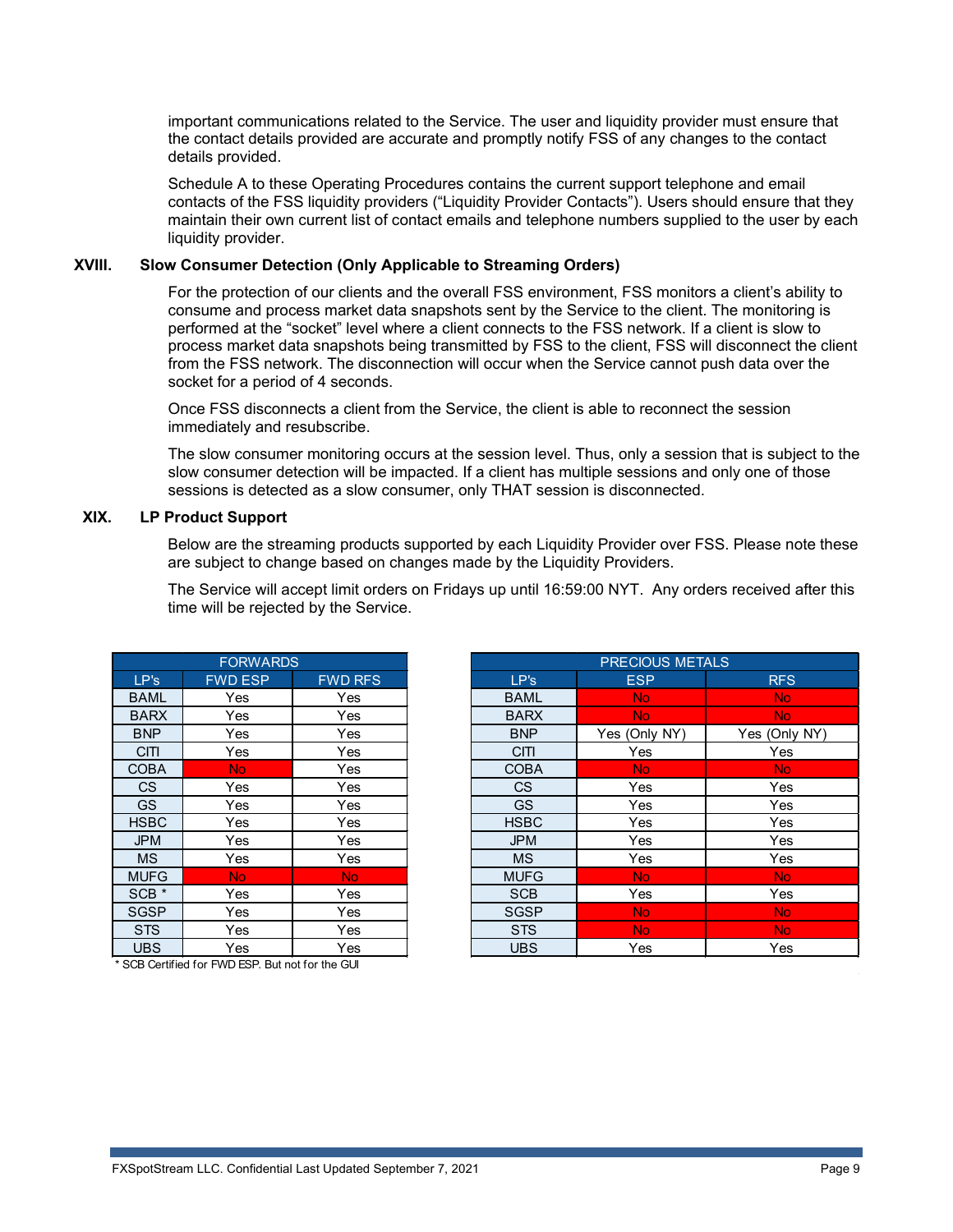| <b>SWAPS</b> |            |  |  |  |
|--------------|------------|--|--|--|
| LP's         | <b>RFS</b> |  |  |  |
| BAML         | Yes        |  |  |  |
| <b>BARX</b>  | Yes        |  |  |  |
| <b>BNP</b>   | Yes        |  |  |  |
| <b>CITI</b>  | Yes        |  |  |  |
| COBA         | Yes        |  |  |  |
| CS           | Yes        |  |  |  |
| GS.          | Yes        |  |  |  |
| HSBC         | Yes        |  |  |  |
| <b>JPM</b>   | Yes        |  |  |  |
| МS           | Yes        |  |  |  |
| <b>MUFG</b>  | <b>No</b>  |  |  |  |
| <b>SCB</b>   | Yes        |  |  |  |
| SGSP*        | Yes        |  |  |  |
| <b>STS</b>   | Yes        |  |  |  |
| UBS          | Yes        |  |  |  |
| <b></b>      |            |  |  |  |

| <b>SWAPS</b> |            | <b>Limit ORDERS</b> |              |           |               |
|--------------|------------|---------------------|--------------|-----------|---------------|
| LP's         | <b>RFS</b> | LP's                | <b>LIMIT</b> | DMA (LMT) | <b>MARKET</b> |
| <b>BAML</b>  | Yes        | <b>BAML</b>         | Yes          |           | Yes           |
| <b>BARX</b>  | Yes        | <b>BARX</b>         | <b>Yes</b>   |           | Yes           |
| <b>BNP</b>   | Yes        | <b>BNP</b>          | <b>Yes</b>   |           | Yes           |
| <b>CITI</b>  | Yes        | <b>CITI</b>         | Yes          |           | Yes           |
| <b>COBA</b>  | Yes        | <b>COBA</b>         | Yes          |           | Yes           |
| CS           | Yes        | CS.                 | Yes          |           | Yes           |
| <b>GS</b>    | Yes        | <b>GS</b>           | Yes          |           | Yes           |
| <b>HSBC</b>  | Yes        | <b>HSBC</b>         | Yes          |           | Yes           |
| <b>JPM</b>   | Yes        | <b>JPMC</b>         | <b>Yes</b>   | Yes       | Yes           |
| <b>MS</b>    | Yes        | <b>MS</b>           | Yes          |           | Yes           |
| <b>MUFG</b>  | No.        | <b>MUFG</b>         | Yes          |           | Yes           |
| <b>SCB</b>   | Yes        | <b>SCB</b>          | Yes          |           | Yes           |
| SGSP*        | Yes        | <b>SGSP</b>         | Yes          |           | Yes           |
| <b>STS</b>   | Yes        | <b>STS</b>          | Yes          |           | Yes           |
| <b>UBS</b>   | Yes        | <b>UBS</b>          | Yes          |           | Yes           |

\*SGSP No sw aps pricing betw een 5pm NYT-7PM NYT

|                   |            |                | NDF's          |                |                      |                      |
|-------------------|------------|----------------|----------------|----------------|----------------------|----------------------|
| LP's              | <b>ESP</b> | <b>RFS NDF</b> | <b>RFS NDS</b> | <b>GUI ESP</b> | <b>GUI RFS - NDF</b> | <b>GUI RFS - NDS</b> |
| BAML*             | Yes        | Yes            | Yes            | Yes            | Yes                  | Yes                  |
| $BARX^*++$        | Yes        | Yes            | Yes            | Yes            | Yes                  | Yes                  |
| $BNP^*++$         | Yes        | Yes            | Yes            | Yes            | Yes                  | Yes                  |
| CITI <sup>*</sup> | Yes        | Yes            | No.            | Yes            | Yes                  | No.                  |
| COBA *            | Yes.       | Yes            |                |                | $No***$              |                      |
| $CS**$            | Yes        | Yes            | Yes            | Yes            | Yes                  | Yes                  |
| <b>GS</b>         | Yes        | Yes            | Yes            | Yes            | Yes                  | Yes                  |
| <b>HSBC</b>       | Yes        | Yes            | Yes            | Yes            | Yes                  | Yes                  |
| <b>JPMC</b>       | Yes.       | Yes            | Yes            | Yes            | Yes                  | Yes                  |
| <b>MS</b>         | Yes        | Yes            | Yes            | Yes            | Yes                  | Yes                  |
| <b>MUFG</b>       |            |                |                | No.            |                      |                      |
| <b>SCB</b>        | Yes        | Yes            | Yes            | Yes            | Yes                  | Yes                  |
| <b>SGSP</b>       | Yes.       | Yes            | Yes            | Yes            | Yes                  | Yes                  |
| $STS *+$          | Yes        | Yes            | Yes            |                | No****               |                      |
| <b>UBS</b>        | Yes        | Yes            | Yes            | Yes            | Yes                  | Yes                  |

\*FSS is certified and live with BAML, CITI & COBA for ESP, requests will be considered on a client by client basis

\*\* Latam supported on RFS (local hours only). RUB NDFs not supported

\*\*\* FSS cannot support NDFs on our GUI if the LP requires a fixing date to be sent on the subscription

\*+ STS: ESP NDF is supported but only for 1M

\*+++ BARX: ESP NDF (Only USD/KRW, USD/TWD, USD/INR) is supported but only for 1M

CS, JPMC do not price USDMYR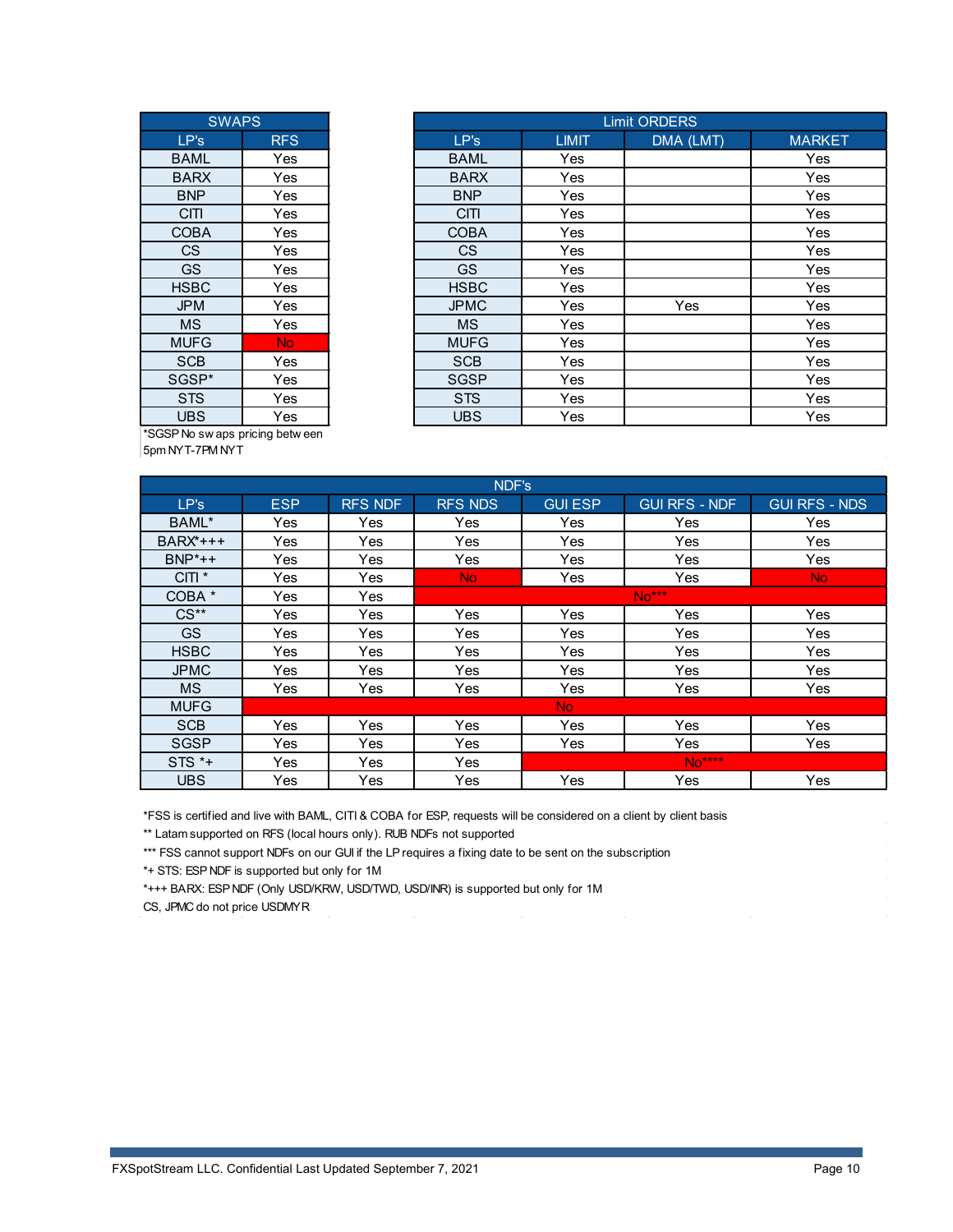## **XX. Algos and Pre & Post-Trade Allocations Provider Support Matrix**

Pre-trade allocations can only be supported on Full Amount order protocols. FSS does not provide any support of pre-trade allocations on order protocols and/or order options that result in FSS taking a single client order and routing multiple underlying orders to one or more providers. Therefore, client orders must be placed on the FSS Full Amount or Passthrough protocols or a limit order with a TIF of FOK or has the ExecInst value of AON. RFS also accepts pre-trade allocations.

|             | <b>Pre-Trade Allocations</b> | <b>Post Trade</b> |                      |                    |
|-------------|------------------------------|-------------------|----------------------|--------------------|
| <b>LP</b>   | <b>ESP</b>                   | <b>RFS</b>        | *Benchmark<br>Fixing | <b>Allocations</b> |
| <b>BAML</b> | Yes                          | Yes               |                      | Yes**              |
| <b>BARX</b> | Yes                          | Yes               | Yes                  | Yes                |
| <b>BNP</b>  | Yes                          | Yes               | Yes                  |                    |
| <b>CITI</b> |                              | Yes               |                      |                    |
| <b>COBA</b> | Yes                          | Yes               | Yes                  | Yes**              |
| <b>CS</b>   |                              | Yes               | Yes                  |                    |
| GS          | Yes                          | Yes               | Yes                  | Yes**              |
| <b>HSBC</b> |                              | Yes               |                      | Yes**              |
| <b>JPMC</b> | Yes                          | Yes               |                      | Yes**              |
| <b>MS</b>   | Yes                          | Yes               |                      | Yes**              |
| <b>SCB</b>  |                              | Yes               |                      |                    |
| <b>SGSP</b> | Yes                          | Yes               |                      | Yes                |
| <b>STS</b>  |                              | Yes               | Yes                  |                    |
| <b>UBS</b>  |                              | Yes               |                      |                    |

\* PreTrade Allocations support for Benchmark Orders will not be available in the initial launch of Algos and Allocations.

\*\* These banks support Post Trade allocations for Benchmark Orders

#### **XXI. Provider Support Matrix – Algos, Resting Orders and Benchmark Fixings**

|             | Algos      |            |            | <b>Resting Orders</b> |             | <b>Benchmark Fixings</b> |                 |
|-------------|------------|------------|------------|-----------------------|-------------|--------------------------|-----------------|
| LP          | Spot       | <b>SCF</b> | <b>NDF</b> | Limit                 | <b>Stop</b> | Spot                     | <b>Forwards</b> |
| <b>BAML</b> | Yes        | Yes        |            | Yes                   | Yes         | Yes                      | Yes             |
| <b>BARX</b> | Yes        | Yes        | Yes        | Yes                   | Yes         | Yes                      | Yes             |
| <b>BNP</b>  | Yes        | Yes        | Yes        |                       |             | Yes                      | Yes             |
| <b>CITI</b> | <b>Yes</b> |            |            |                       |             |                          |                 |
| <b>COBA</b> | Yes        |            |            | Yes                   | Yes         | Yes                      | Yes             |
| CS          | Yes        | Yes        | Yes        |                       |             | Yes                      | Yes             |
| <b>GS</b>   | Yes        | <b>Yes</b> | Yes        | <b>Yes</b>            | Yes         | Yes                      | Yes             |
| <b>HSBC</b> | Yes        | Yes        | Yes        | Yes                   | Yes         | Yes                      | Yes             |
| <b>JPM</b>  | Yes        | Yes        | Yes        | Yes                   | Yes         | Yes                      | Yes             |
| <b>MS</b>   | Yes        | Yes        |            | Yes                   | Yes         | Yes                      | Yes             |
| <b>SCB</b>  | Yes        |            |            |                       |             |                          |                 |
| <b>SGSP</b> | Yes        | Yes        |            | Yes                   | Yes         | Yes                      | Yes             |
| <b>STS</b>  | Yes        | Yes        |            |                       |             | Yes                      | Yes             |
| <b>UBS</b>  | Yes        |            |            | Yes                   | Yes         |                          |                 |

SCF = Spot Contingent Forward

J.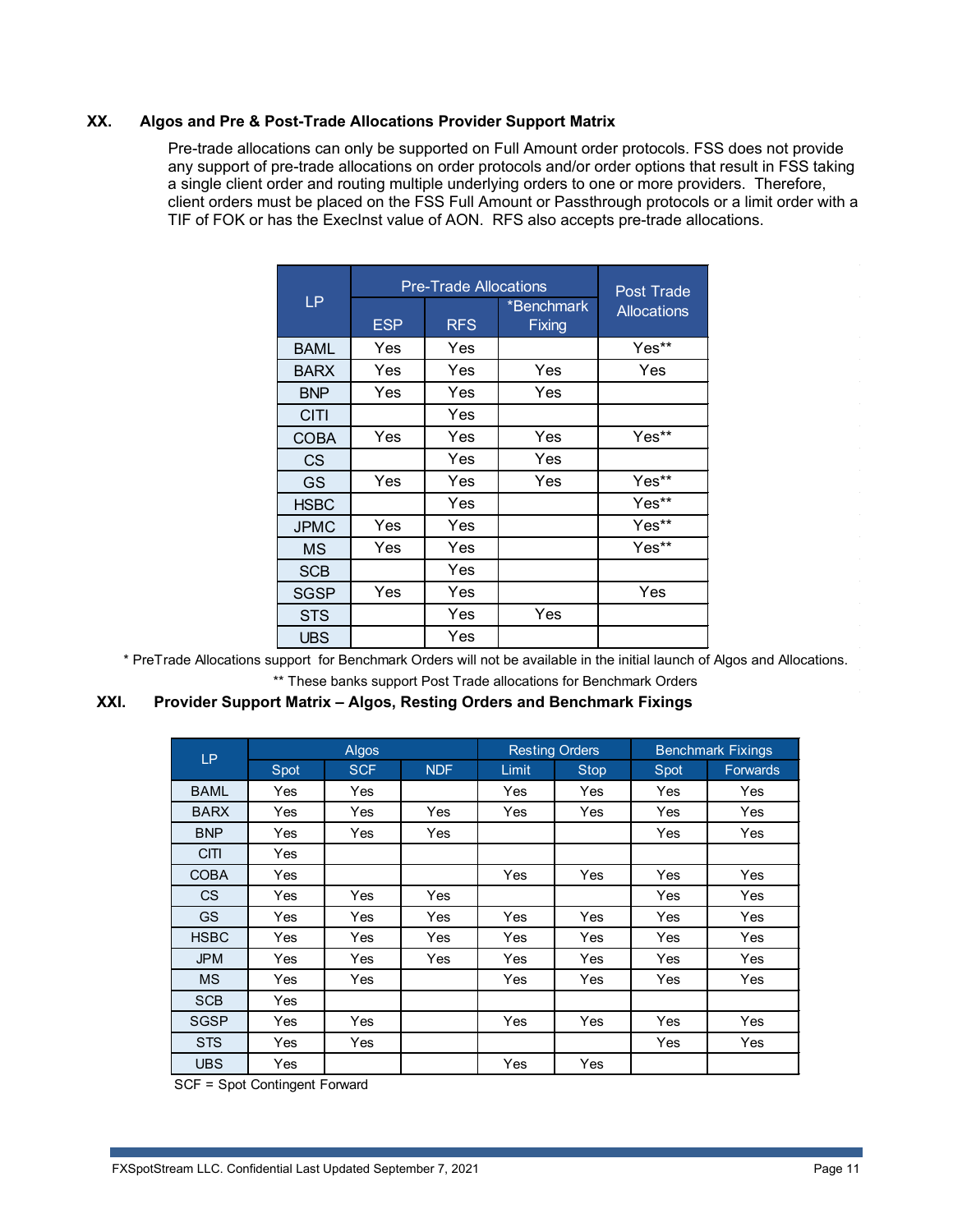# **XXII. FSS Territories**

The user may access the FSS Service from any of the jurisdictions listed below:

| <b>Jurisdiction</b>                            | <b>Spot FX/PM</b> | <b>FX Forwards/Swaps</b> | <b>FX NDF/NDS</b> | <b>PM</b><br><b>Swaps/Forwards</b> |
|------------------------------------------------|-------------------|--------------------------|-------------------|------------------------------------|
| Australia                                      | ✓                 | ✓                        | ✓                 |                                    |
| Austria                                        | $\checkmark$      | $\checkmark$             | $\checkmark$      | $\checkmark$                       |
| Belgium                                        | ✓                 | ✓                        | ✓                 | ✓                                  |
| Canada                                         | ✓                 | ✓                        | ✓                 | ✓                                  |
| Cayman Islands                                 | $\checkmark$      | ✓                        | $\checkmark$      | ✓                                  |
| Chile                                          | ✓                 | ✓                        | ✓                 | ✓                                  |
| China                                          | $\checkmark$      | ✓                        | ✓                 | ✓                                  |
| Czech Republic                                 | $\checkmark$      | ✓                        | $\checkmark$      | ✓                                  |
| Cyprus                                         | ✓                 | ✓                        | ✓                 | ✓                                  |
| Denmark                                        | $\checkmark$      | FWDs, only               |                   |                                    |
| Dubai International<br><b>Financial Centre</b> | $\checkmark$      |                          |                   |                                    |
| France                                         | ✓                 | ✓                        | ✓                 | ✓                                  |
| Greece                                         | ✓                 | $\checkmark$             | ✓                 | $\checkmark$                       |
| Hong Kong                                      | ✓                 | ✓                        | ✓                 | ✓                                  |
| Hungary                                        | $\checkmark$      | $\checkmark$             | $\checkmark$      | ✓                                  |
| Ireland                                        | $\checkmark$      | $\checkmark$             | $\checkmark$      | ✓                                  |
| Israel                                         | $\checkmark$      | ✓                        | $\checkmark$      | ✓                                  |
| Italy                                          | ✓                 | ✓                        | ✓                 | ✓                                  |
| Japan                                          | $\checkmark$      | $\checkmark$             | ✓                 | ✓                                  |
| Kuwait                                         | $\checkmark$      | ✓                        | ✓                 | ✓                                  |
| Latvia                                         | ✓                 | ✓                        | ✓                 | ✓                                  |
| Liechtenstein                                  | $\checkmark$      | $\checkmark$             | $\checkmark$      | ✓                                  |
| Malta                                          | $\checkmark$      | ✓                        | $\checkmark$      |                                    |
| Mexico                                         | $\checkmark$      | ✓                        | ✓                 | ✓                                  |
| Netherlands                                    | $\checkmark$      | $\checkmark$             | $\checkmark$      | $\checkmark$                       |
| Norway                                         | ✓                 | ✓                        | ✓                 | ✓                                  |
| Poland                                         | ✓                 | ✓                        | ✓                 | ✓                                  |
| Russia                                         | ✓                 | ✓                        | ✓                 | ✓                                  |
| Singapore                                      | $\checkmark$      | $\checkmark$             | $\checkmark$      | ✓                                  |
| South Africa                                   | ✓                 | $\checkmark$             | $\checkmark$      | ✓                                  |
| South Korea                                    | $\checkmark$      | $\checkmark$             | $\checkmark$      | ✓                                  |
| Spain                                          | $\checkmark$      | $\checkmark$             | $\checkmark$      | ✓                                  |
| Sweden                                         | $\checkmark$      | $\checkmark$             | $\checkmark$      | ✓                                  |
| Switzerland                                    | $\checkmark$      | $\checkmark$             | $\checkmark$      | $\checkmark$                       |
| Turkey                                         | $\checkmark$      | $\checkmark$             |                   |                                    |
| <b>United Arab Emirates</b>                    | $\checkmark$      |                          |                   |                                    |
| <b>United Kingdom</b>                          | $\checkmark$      | $\checkmark$             | $\checkmark$      | $\checkmark$                       |
| <b>United States</b>                           | ✓                 | ✓                        | $\checkmark$      | ✓                                  |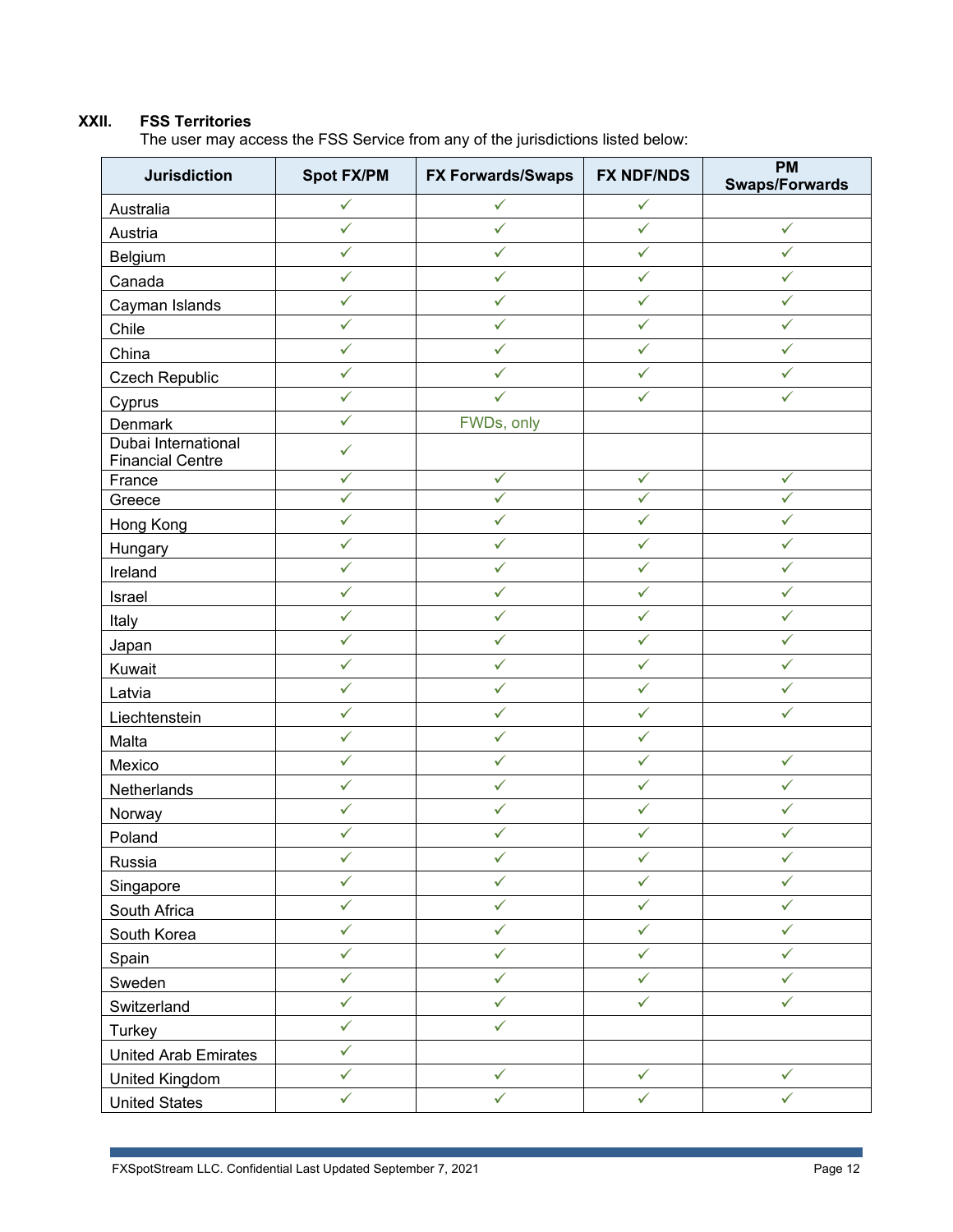## **SCHEDULE A**

| <b>Bank of America Merrill Lynch</b>            |                                                                                                                                                                                                                                                                                                |                                                                                    |  |  |
|-------------------------------------------------|------------------------------------------------------------------------------------------------------------------------------------------------------------------------------------------------------------------------------------------------------------------------------------------------|------------------------------------------------------------------------------------|--|--|
| <b>Support Group</b>                            | <b>Phone Number</b>                                                                                                                                                                                                                                                                            | <b>Email Address</b>                                                               |  |  |
| eFX Client Services Team*                       | Americas: +1 855-290-5502<br>EMEA: +44 808-234-0295<br>Japan**: 0120 959 974<br>Singapore**: 800-1206150<br>Taiwan: 00801-13-6465<br>Hong Kong: +852-800-963-304<br>Australia: 1800-134328<br>China: 4001-202336<br>India: 00800001-6743<br>Korea: 00798-14-800-9131<br>Malaysia: 1-800-816393 | Efx.csq@bam.com<br>eficc.cc@baml.com                                               |  |  |
| Algo                                            | Americas: 1855 290 5502<br>EMEA: 44 808 234 0295<br>HK: 852 800 963 304<br>Japan: 0120 959 974<br>Singapore: 800 1206150                                                                                                                                                                       | fx.support@baml.com,<br>dg.maps ficc fx fix@bankofamerica.com,<br>efx.csg@bofa.com |  |  |
| * available 24 hours<br>** local toll free only |                                                                                                                                                                                                                                                                                                |                                                                                    |  |  |

| <b>Barclays</b>        |                                                                       |                            |
|------------------------|-----------------------------------------------------------------------|----------------------------|
| <b>Support Group</b>   | <b>Phone Number</b>                                                   | <b>Email Address</b>       |
| FX Support Team & Algo | 212-412-3640, 212-841-3588<br>+44 (0) 207 7739885, 44 207 595<br>2545 | barxsupport@barclays.com   |
| <b>Trading Team</b>    |                                                                       | barxfxtrading@barclays.com |

| <b>BNP Paribas</b>                                                      |                                                                            |                                       |
|-------------------------------------------------------------------------|----------------------------------------------------------------------------|---------------------------------------|
| <b>Support Group</b>                                                    | <b>Phone Number</b>                                                        | <b>Email Address</b>                  |
| Cortex Client Serviced - PROD Issues and<br><b>Trade Support Global</b> | Americas: +1 212 841 3838<br>EMEA: +44 207 595 8886<br>APAC: +65 6210 1828 | cortex.client.services@bnpparibas.com |
| fxetr.support@uk.bnpparibas.com                                         | Americas: 1 212 841 3588<br>London: 44 207 595 2545                        | fxetr.support@uk.bnpparibas.com       |

| Citigroup                                 |                                                     |                                         |
|-------------------------------------------|-----------------------------------------------------|-----------------------------------------|
| <b>Support Group</b>                      | <b>Phone Number</b>                                 | <b>Email Address</b>                    |
| CitiFX Helpdesk                           | +1 212 723 3500<br>+44 207 500 1832<br>+65 67868000 | eteam@citi.com<br>fifx.support@citi.com |
| FX Trading, Sales and Technology - Global | +1 212 723 3037<br>+81 362709188                    | efxsales@citi.com                       |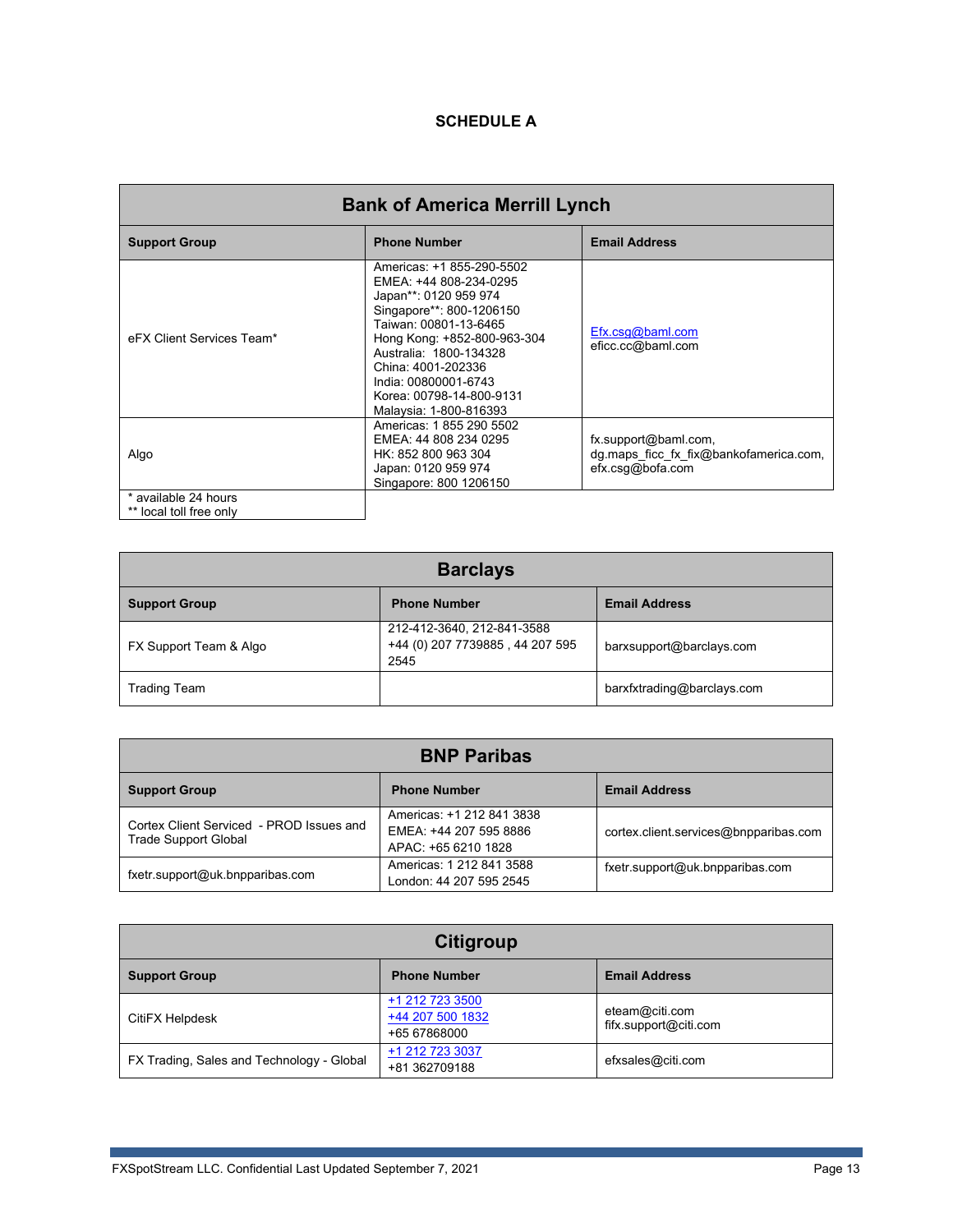| Commerzbank                                          |                     |                            |  |
|------------------------------------------------------|---------------------|----------------------------|--|
| <b>Support Group</b>                                 | <b>Phone Number</b> | <b>Email Address</b>       |  |
| Production and Technology Support Issues<br>- Global | +44 207 47 54500    | esupport@commerzbank.com   |  |
| FIX Support Issues - Global                          | +44 20 7475 5542    | FIXSupport@commerzbank.com |  |

| <b>Credit Suisse</b>              |                                                                             |                                                                                                                                       |
|-----------------------------------|-----------------------------------------------------------------------------|---------------------------------------------------------------------------------------------------------------------------------------|
| <b>Support Group</b>              | <b>Phone Number</b>                                                         | <b>Email Address</b>                                                                                                                  |
| <b>EFX Support</b>                | Singapore: +65 6212 3313<br>London: +44 207 883 2213<br>NY: +1 212 538 4339 | list.efx-support@credit-suisse.com                                                                                                    |
| EFX business contact/Trade issues | NY - 212-538-1404<br>London - 44-(20)7-883-7697<br>Asia - 65-6212-4399      | list.gfx-efx-bus-mgt@credit-suisse.com                                                                                                |
| Algo                              | NY: 1 212 325 0640<br>EMEA Hours: 91 99756 23646                            | list.macc-eu@credit-suisse.com,<br>list.macc-eu@credit-suisse.com (APAC<br>HOURS),<br>karankrishnakumar.panikar@credit-<br>suisse.com |

| <b>Goldman Sachs</b>                                  |                                                                   |                                                 |  |
|-------------------------------------------------------|-------------------------------------------------------------------|-------------------------------------------------|--|
| <b>Support Group</b>                                  | <b>Phone Number</b>                                               | <b>Email Address</b>                            |  |
| Production and Technology Support Issues Americas     | +1 212 902 5050                                                   | ficc-smm-tech@gs.com                            |  |
| Production and Technology Support Issues EMEA         | +44 207 552 5050                                                  | ficc-smm-tech@gs.com                            |  |
| Production and Technology Support Issues Tokyo        | +813 6437 4833                                                    | ficc-smm-tech@gs.com                            |  |
| Production and Technology Support Issues Hong<br>Kong | +852 2978 7435                                                    | ficc-smm-tech@gs.com                            |  |
| <b>FX eSales New York</b>                             | +1 212 902 7334                                                   | gs-efx-global@gs.com                            |  |
| FX eSales London                                      | +44 207 051 1514                                                  | gs-efx-global@gs.com                            |  |
| FX eSales Tokyo                                       | +81 3 6437 9555                                                   | gs-efx-global@gs.com                            |  |
| FX eSales Hong Kong                                   | +85 2 2978 2258                                                   | gs-efx-global@gs.com                            |  |
| eFX Operations New York                               | +1 212 902 7318                                                   | ficc-fx-quickops@gs.com                         |  |
| eFX Operations London                                 | +44 207 774 6296                                                  | ficc-fx-quickops@gs.com                         |  |
| eFX Operations Tokyo                                  | +81 3 6437 8070                                                   | ficc-fx-quickops@gs.com                         |  |
| eFX Operations Hong Kong                              | +81 3 6437 8070                                                   | ficc-fx-quickops@gs.com                         |  |
| <b>Commodities eSales New York</b>                    | +1 212 902 6365                                                   | gs-ecommod@gs.com                               |  |
| Commodities eSales London                             | +44 207 051 3802                                                  | qs-ecommod@gs.com                               |  |
| Commodities eSales Hong Kong                          | +852 2978 1520                                                    | gs-ecommod@gs.com                               |  |
| <b>Commodities Operations New York</b>                | +1 212 902 5050                                                   | jaron-commid-except@gs.com                      |  |
| <b>Commodities Operations London</b>                  | +44 207 552 3129                                                  | jaron-commid-except@gs.com                      |  |
| <b>Commodities Operations Hong Kong</b>               | +81 3 6437 4833                                                   | jaron-commid-except@gs.com<br>ficc-mo-sg@gs.com |  |
| Algo                                                  | NY: + 1 646 446 0033,<br>LND: 44 207 051 1930<br>TY: 81 364377988 | FICCSMMTech@ny.email.gs.com                     |  |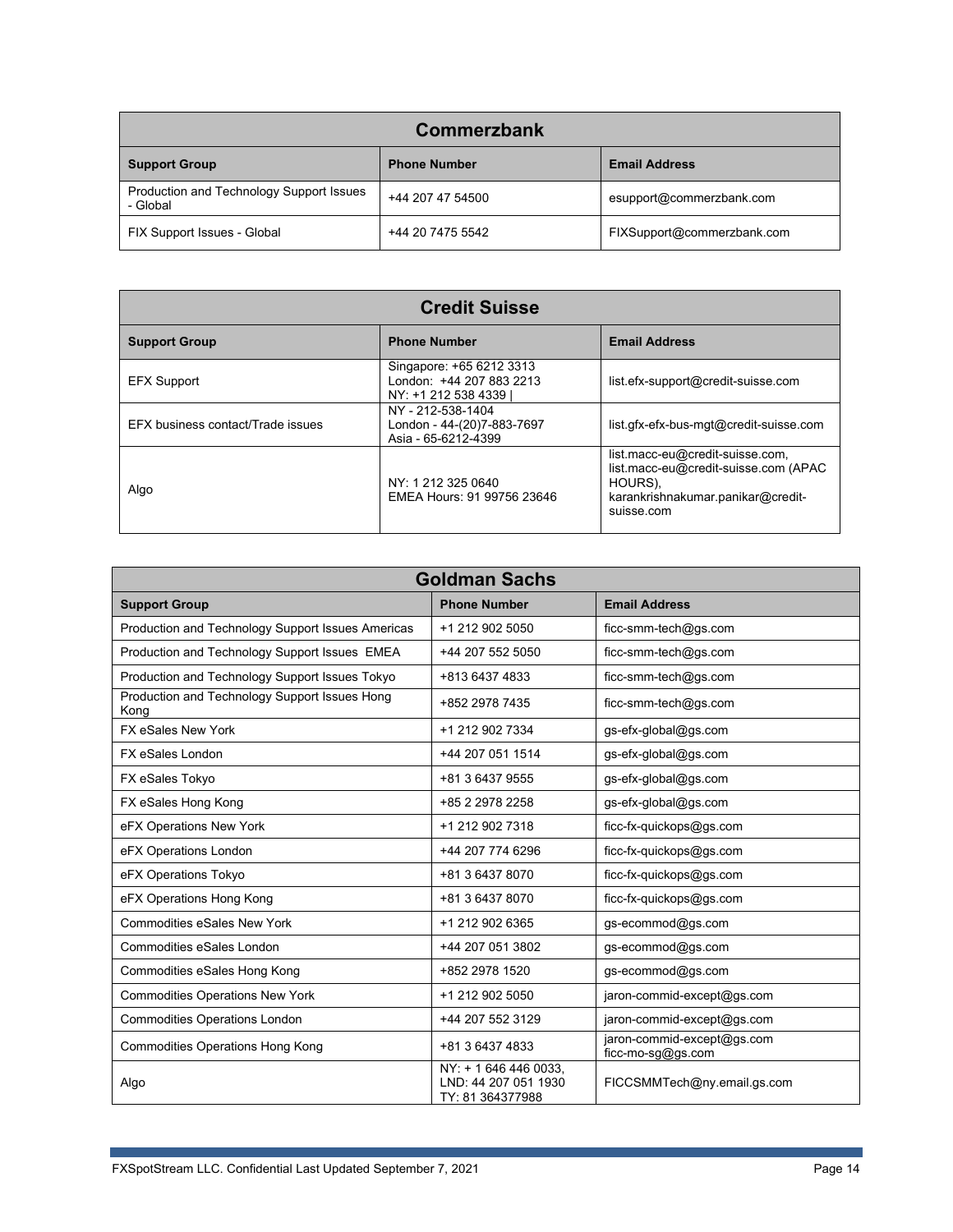| <b>HSBC</b>                                               |                                                                                                |                                                                                                |
|-----------------------------------------------------------|------------------------------------------------------------------------------------------------|------------------------------------------------------------------------------------------------|
| <b>Support Group</b>                                      | <b>Phone Number</b>                                                                            | <b>Email Address</b>                                                                           |
|                                                           | Any Issue - Hours: 24 hours a day 6 days a week                                                |                                                                                                |
| Production Support Issues - EMEA                          | +44 (0) 207 991 1342                                                                           | gfx.eclientservices.global@hsbc.com;<br>erisk.quant.group@hsbcib.com                           |
| Production Support Issues - Americas                      | +1 212 525 3048                                                                                | gfx.eclientservices.global@hsbc.com;<br>erisk.quant.group@hsbcib.com                           |
| Production Support Issues - Asia Pac                      | +852 3071 4888                                                                                 | gfx.eclientservices.global@hsbc.com;<br>erisk.quant.group@hsbcib.com                           |
| Production Support Issues - Toll Free                     | 00800 8090 8000                                                                                | GFX.eClientServices.global@hsbc.com<br>erisk.quant.group@hsbcib.com                            |
| Algo                                                      | London: 44 0 207 991 7677<br>NY: 212 525 0128<br>Asia: 852 3071 4888 (06:30-<br>18:00 HK Time) | gisexecutionservices@hsbc.com.<br>eclientservices@hsbc.com,<br>fxclientconnectivity@hsbcib.com |
|                                                           | Onboarding                                                                                     |                                                                                                |
| Onboarding - HK                                           | +861 392 501 0146                                                                              | globalefxsales@hsbc.com;<br>efxsalesemea@hsbc.com                                              |
| Production & Fix Support - Hours: Local office hours only |                                                                                                |                                                                                                |
| <b>FIX SUPPORT - HK</b>                                   | +861 392 501 0146                                                                              | fix.support@hsbcib.com,<br>eclientservices@hsbc.com,<br>fxclientconnectivity@hsbcib.com.       |
| <b>UAT Support</b>                                        |                                                                                                |                                                                                                |
| <b>UAT Support</b>                                        |                                                                                                | fxclientonboarding@hsbc.com.hk<br>fxclientonboarding@hsbc.com.hk                               |

The following is a link to disclosure that HSBC has asked FSS to make available to HSBC's clients using the Service: [http://www.hsbcnet.com/dodd-frank-ebc.](http://www.hsbcnet.com/dodd-frank-ebc)

FSS is providing this link as a courtesy to HSBC, and the fact that FSS is providing such link should not be interpreted to imply or suggest that FSS is in any manner subject to the rules and regulations described therein. FSS makes no representations or warranties concerning, and has no responsibility for, the content of such disclosure, including without limitation the accuracy thereof, and FSS has no responsibility to keep such disclosure updated. In the event such disclosure conflicts with the provisions of a client's User Agreement with FSS or a Liquidity Provider Agreement between a Liquidity Provider and FSS, the terms of such User Agreement or Liquidity Provider Agreement, as the case may be, shall control.

| <b>JP Morgan</b>                                                   |                                                                                                                                                      |                                                             |
|--------------------------------------------------------------------|------------------------------------------------------------------------------------------------------------------------------------------------------|-------------------------------------------------------------|
| <b>Support Group</b>                                               | <b>Phone Number</b>                                                                                                                                  | <b>Email Address</b>                                        |
| Production and Technology Support<br><b>Issues - North America</b> | +1 877 339 5762                                                                                                                                      | JPMorgan FXEcom Urgent@jpmorgan.com                         |
| Production and Technology Support<br><b>Issues - EMEA</b>          | +44 20 7777 4422                                                                                                                                     | JPMorgan FXEcom Urgent@jpmorgan.com                         |
| Production and Technology Support<br>Issues - Asia                 | SG +65 0066-33-813 293 or<br>Toll Free: 800 120 6712<br>TY Toll Free: 0066 33 813 293<br>HK Toll Free: 852 800 961026<br>AUS Toll Free: 1 800 597903 | JPMorgan FXEcom Urgent@jpmorgan.com                         |
| Onboarding/Set up - Globally                                       | +1 877 339 5762<br>+44 20 7777 4422<br>+61 1300 576 0                                                                                                | MDAPI Onboarding Team@jpmorgan.com;<br>fxc.ecs@ipmorgan.com |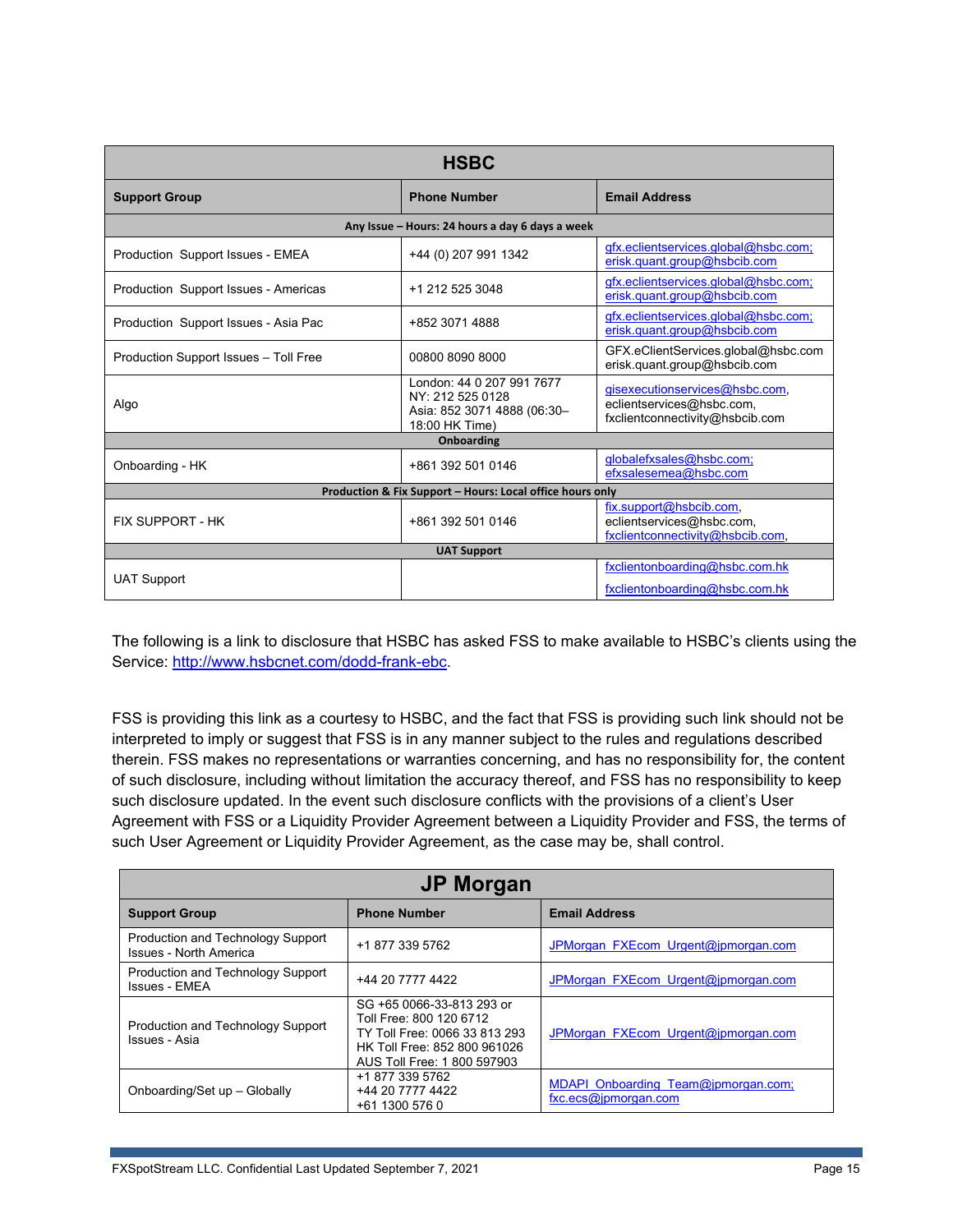|      | +65 6882 7222<br>+81 3 6736 7888                                                                                                                                |                                                                                |
|------|-----------------------------------------------------------------------------------------------------------------------------------------------------------------|--------------------------------------------------------------------------------|
| Algo | North America: 1877 339 5762<br>Europe: 44 207 777 4422<br>Australia: 1 800 597903<br>Hong Kong: 800 961026<br>Japan: 0066 33 813293<br>Singapore: 800-120-6712 | JPMorgan FXAlgoEcom Urgent@jpmorgan.com,<br>mdapi onboarding team@jpmorgan.com |

| <b>Morgan Stanley</b>                     |                                                                     |                                                                                           |
|-------------------------------------------|---------------------------------------------------------------------|-------------------------------------------------------------------------------------------|
| <b>Support Group</b>                      | <b>Phone Number</b>                                                 | <b>Email Address</b>                                                                      |
|                                           | <b>Available 24 Hours</b>                                           |                                                                                           |
| <b>FXASG - Global Production Support</b>  | NY: +1 212 762 2090<br>LD: +44 20 7677 1000<br>APAC: +852 2239 1559 | fxasg@morganstanley.com                                                                   |
| <b>FXACCTMGT - Global Trading Support</b> | +1 888 777 5784<br>+1 212 761 2690                                  | fxacctmgt@morganstanley.com                                                               |
| Algo                                      | NY: 1212 762 2090<br>LDN: 44 207 677 1000<br>APAC: 852 2239 1559    | fxfix-clientcon@morganstanley.com,<br>efxcs@morganstanley.com,<br>fxasq@morganstanley.com |

| Mitsubishi UFJ Financial Group      |                     |                        |
|-------------------------------------|---------------------|------------------------|
| Support Group                       | <b>Phone Number</b> | <b>Email Address</b>   |
| Foreign Exchange Trading Department | +81-3-6268-1340     | btmutky efx PF@mufg.jp |

| <b>Societe Generale</b> |                                                                                                                                            |                                                         |
|-------------------------|--------------------------------------------------------------------------------------------------------------------------------------------|---------------------------------------------------------|
| <b>Support Group</b>    | <b>Phone Number</b>                                                                                                                        | <b>Email Address</b>                                    |
| <b>Client Support</b>   | +33 1 42 13 86 00                                                                                                                          | Alphafx@sgcib.com                                       |
| Algo                    | Time (Paris) Phone<br>08:30 am - 05:00 pm +331 572 91313<br>05:00 pm - 01:00 am +1 212 278 5010<br>$01:00$ am $-08:30$ am $+852$ 2166 5299 | FX-support@sgcib.com,<br>alphafxbullion.world@sqcib.com |

| <b>Standard Chartered Bank</b> |                                                                                                                                           |                             |  |
|--------------------------------|-------------------------------------------------------------------------------------------------------------------------------------------|-----------------------------|--|
| <b>Support Group</b>           | <b>Phone Number</b>                                                                                                                       | <b>Email Address</b>        |  |
| Client Services Team & Algo    | Singapore: +65 6622 7192<br>Hong Kong: +852 3983 8170<br>Bahrain: +973 1654 8913<br>London: +44 203 564 6553<br>New York: +1 917 4217 292 | eclientservices@sc.com      |  |
| <b>Production Support Team</b> |                                                                                                                                           | FM Ecommerce Support@sc.com |  |